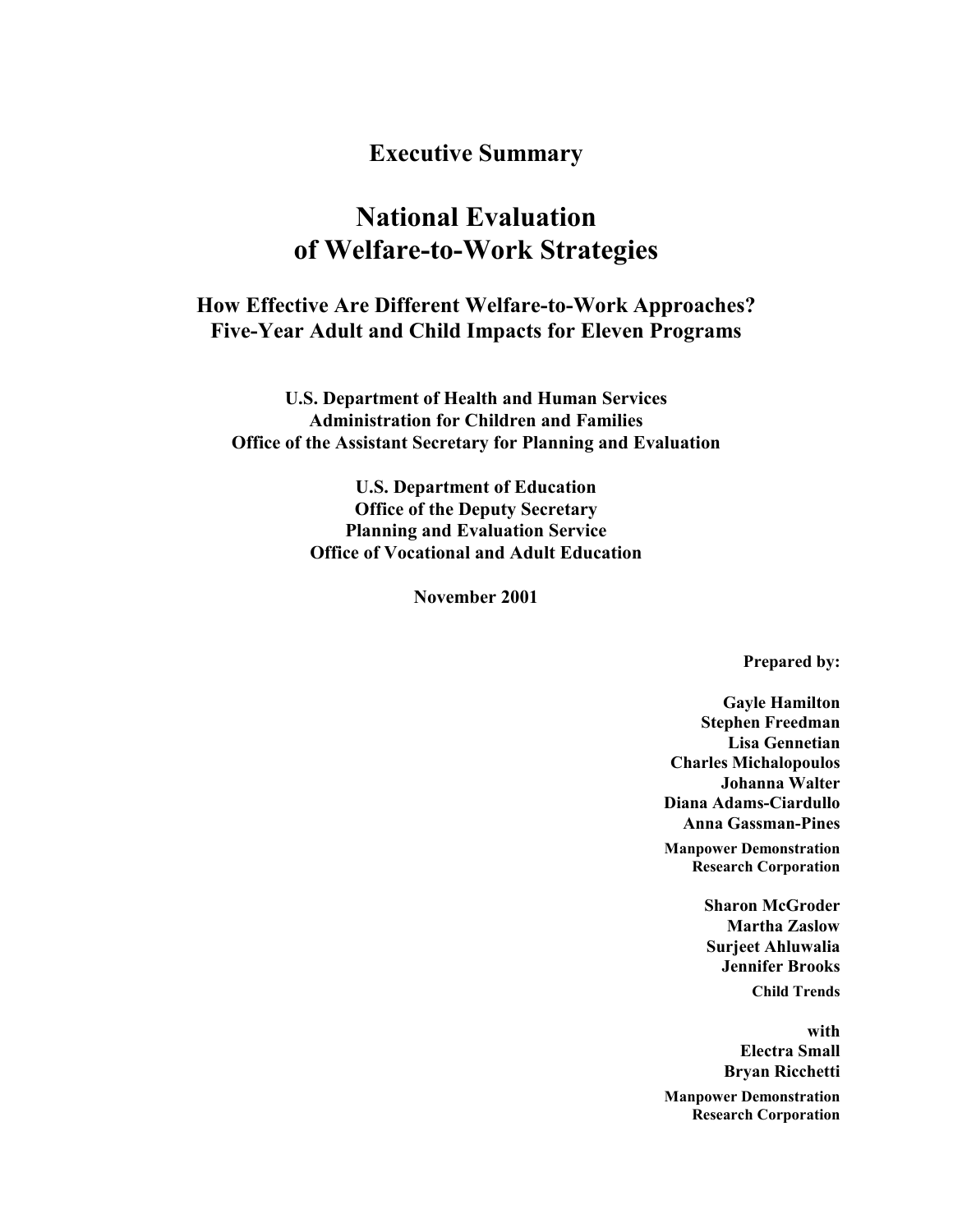The Manpower Demonstration Research Corporation (MDRC) is conducting the National Evaluation of Welfare-to-Work Strategies under a contract with the U.S. Department of Health and Human Services (HHS), funded by HHS under a competitive award, Contract No. HHS-100-89-0030. Child Trends, as a subcontractor, is conducting the analyses of outcomes for young children (the Child Outcomes Study). HHS is also receiving funding for the evaluation from the U.S. Department of Education. The study of one of the sites in the evaluation, Riverside County (California), is also conducted under a contract from the California Department of Social Services (CDSS). CDSS, in turn, is receiving funding from the California State Job Training Coordinating Council, the California Department of Education, HHS, and the Ford Foundation. Additional funding to support the Child Outcomes Study portion of the evaluation is provided by the following foundations: the Foundation for Child Development, the William T. Grant Foundation, and an anonymous funder.

The findings and conclusions presented herein do not necessarily represent the official positions or policies of the funders.

To obtain other publications from the NEWWS Evaluation, and for information on how to access the NEWWS Evaluation restricted and public use data files, go to http://aspe.hhs.gov/hsp/NEWWS/index.htm.

#### **Selected Publications from This Evaluation**

*Improving Basic Skills: The Effects of Adult Education in Welfare-to-Work Programs.* Prepared by Johannes M. Bos, Susan Scrivener, Jason Snipes, and Gayle Hamilton, MDRC. 2001. Washington, D.C.: U.S. Department of Education, Office of the Under Secretary and Office of Vocational and Adult Education; and U.S. Department of Health and Human Services.

*Evaluating Two Approaches to Case Management: Implementation, Participation Patterns, Costs, and Three-Year Impacts of the Columbus Welfare-to-Work Program*. Prepared by Susan Scrivener and Johanna Walter, MDRC. 2001. Washington, D.C.: U.S. Department of Health and Human Services, Administration for Children and Families and Office of the Assistant Secretary for Planning and Evaluation; and U.S. Department of Education.

*Do Mandates Matter? The Effects of a Mandate to Enter a Welfare-to-Work Program.* Prepared by Jean Tansey Knab, Johannes M. Bos, Daniel Friedlander, and Joanna W. Weissman, MDRC. 2001. Washington, D.C.: U.S. Department of Health and Human Services, Administration for Children and Families and Office of the Assistant Secretary for Planning and Evaluation; and U.S. Department of Education.

*What Works Best for Whom: Impacts of 20 Welfare-to-Work Programs by Subgroup*. Prepared by Charles Michalopoulos and Christine Schwartz, MDRC. 2001. Washington, D.C.: U.S. Department of Health and Human Services, Administration for Children and Families and Office of the Assistant Secretary for Planning and Evaluation; and U.S. Department of Education.

*The Experiences of Welfare Recipients Who Find Jobs.* Prepared by Karin Martinson, MDRC. 2000. Washington, D.C.: U.S. Department of Health and Human Services, Administration for Children and Families and Office of the Assistant Secretary for Planning and Evaluation; and U.S. Department of Education.

Four-Year Impacts of Ten Programs on Employment Stability and Earnings Growth. Prepared by Stephen Freedman, MDRC. 2000. Washington, D.C.: U.S. Department of Health and Human Services, Administration for Children and Families and Office of the Assistant Secretary for Planning and Evaluation; and U.S. Department of Education.

*Implementation, Participation Patterns, Costs, and Two-Year Impacts of the Detroit Welfare-to-Work Program*. Prepared by Mary Farrell, MDRC. 2000. Washington, D.C.: U.S. Department of Health and Human Services, Administration for Children and Families and Office of the Assistant Secretary for Planning and Evaluation; and U.S. Department of Education.

*Oklahoma City's ET & E Program: Two-Year Implementation, Participation, Cost, and Impact Findings.* Prepared by Laura Storto, Gayle Hamilton, Christine Schwartz, and Susan Scrivener, MDRC. 2000. Washington, D.C.: U.S. Department of Health and Human Services, Administration for Children and Families and Office of the Assistant Secretary for Planning and Evaluation; and U.S. Department of Education.

*Do Mandatory Welfare-to-Work Programs Affect the Well-Being of Children? A Synthesis of Child Research Conducted as Part of the National Evaluation of Welfare-to-Work Strategies.* Prepared by Gayle Hamilton, MDRC. 2000. Washington, D.C.: U.S. Department of Health and Human Services, Office of the Assistant Secretary for Planning and Evaluation and Administration for Children and Families; and U.S. Department of Education.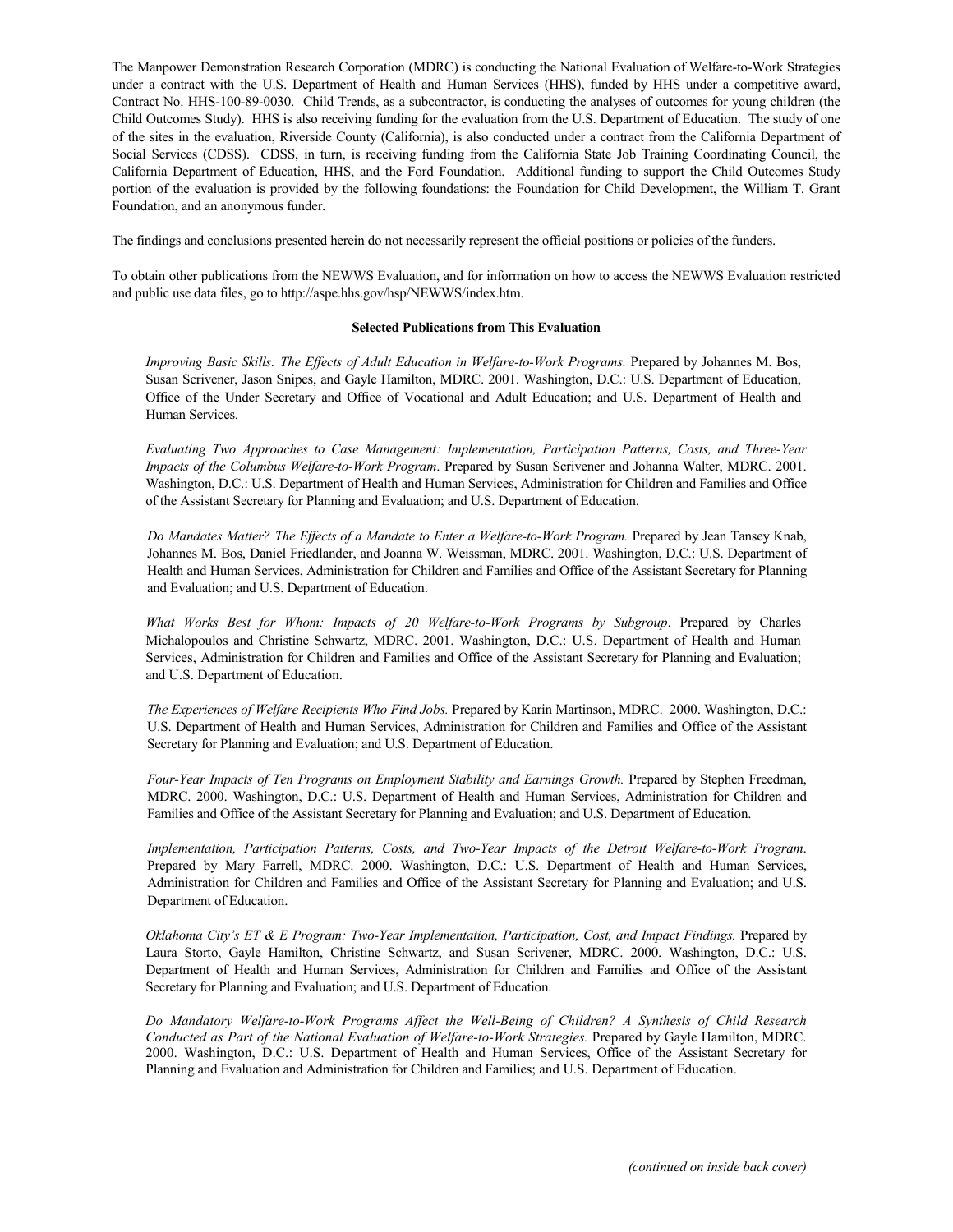This report is dedicated to the memory of Daniel Friedlander (1947-1999), an adroit and insightful researcher of social programs and an enthusiastic and dedicated colleague, mentor, and friend. Daniel was instrumental in developing the research design for the NEWWS Evaluation, formulating its key research questions, and developing the tools for analysis. Daniel's unswerving commitment to rigorous experimental research and to clear, precise writing is an enduring inspiration to those who carry on his work.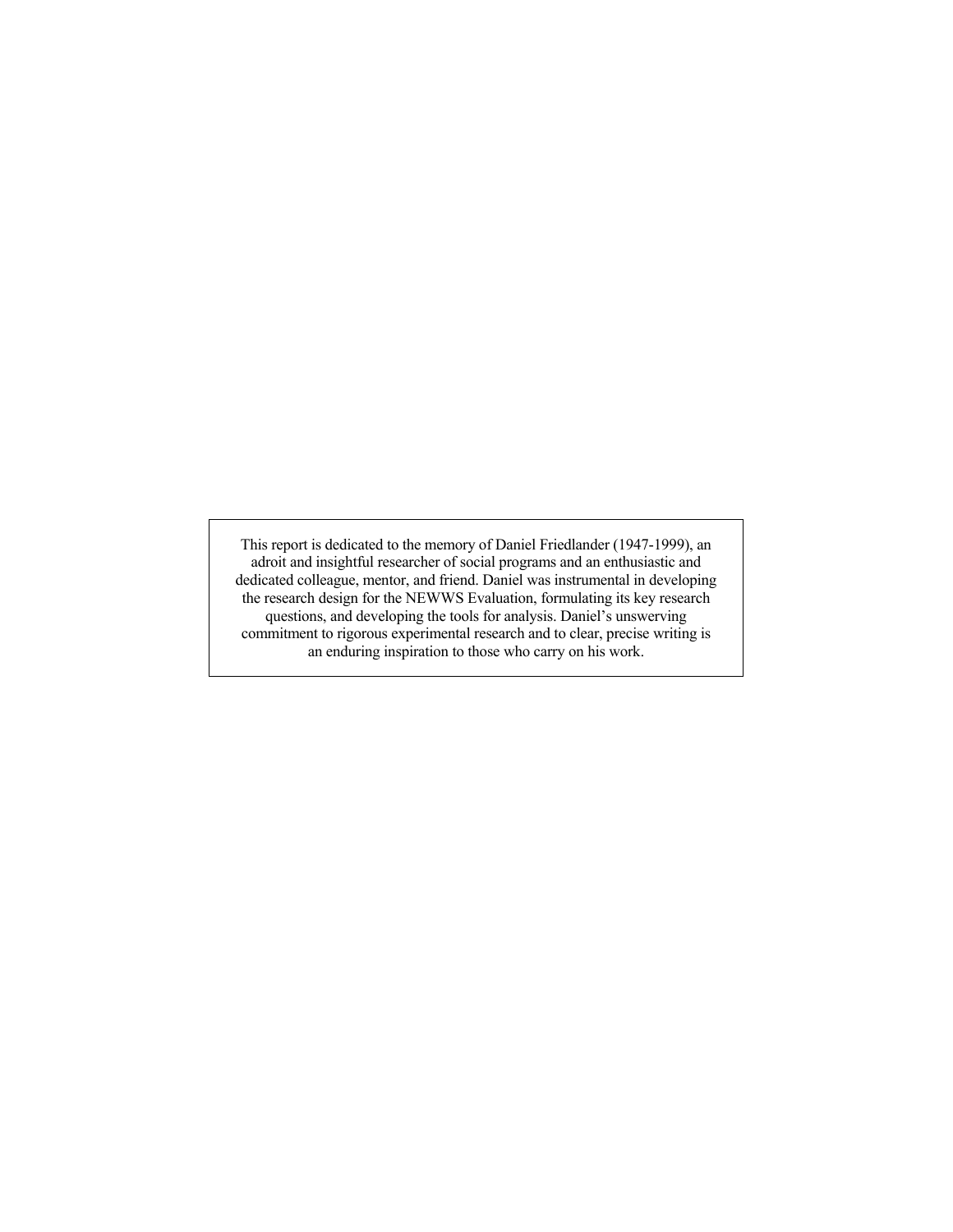# **Acknowledgments**

This report rests on the commitment, cooperation, and hard work of hundreds of people in dozens of agencies during the 12 years that the NEWWS Evaluation was conducted. Critical to the evaluation was the support and assistance of state and local welfare department and other agency administrators and staff in the study's localities: the states of California, Georgia, Michigan, Ohio, Oklahoma, and Oregon and the counties of Riverside (in California); Fulton (in Georgia); Kent and Wayne (in Michigan); Franklin (in Ohio); Oklahoma, Cleveland, and Pottawatomie (in Oklahoma); and Multnomah and Washington (in Oregon). The willingness of these staff to allow their programs to be studied using an elaborate research design, to share insights into how their programs were implemented, and to allow and facilitate detailed data collection was of crucial importance. The following key staff are owed particular thanks:

in *California* — Bruce Wagstaff, Paul Nakashima, Paul Warren, Debra Gamble-Hojjatie, Dana Heron, Chuck Morga, Janet Secco, and Karen Sutton; and in Riverside County, Dennis Boyle, Marilyn Kuhlman, Ron Quinn, John Rodgers, Shirley Smith, Barbara Black, Herman Copsy, Terry Welborn, Pat Virzi, John Harvey, and Susan Ogden;

in *Georgia* — Michael Thurmond, Sylvia Elam, Linda Bryant, Veronica Carpenter-Thomas, Doug Greenwell, Jeffrey Blankenship, Ed Nelson, Marti Colglazier, Blanie Scroggins, and Susan Williamson; and in Fulton County, Ralph Mitchell, Shirley Tate, Doretha Watkins, Gwen Bailey, Judy Byerly, Freda Carroll, Dallas Chambers, Mary Parker, Linda Turner, and Nancy Chesna;

in *Michigan* — Gerald Miller, Marva Hammons, Dan Cleary, Gary Howitt, Leo Greco, Steve Miller, Dick Hall, F. Robert Edwards, Dick Branch, Diana Clark, Nancy Duncan, Charles Overbey, Nancy Colbert, Vicki Enright, John Weimer, William Walker, and Marlene Hagans; in Kent County, Everett Vermeer, John Cole, Jim Poelstra, Andy Zylstra, Ken VanLoo, John Rosendahl, Char Kramer, and Marilyn Pennebaker; and in Wayne County, Samuel Chambers, Barbara Borden, Johnnie Fox, Eda Fields, Princess Nunley, Richard Stylski, Barbara Allen, and Kathleen Cook.

in *Ohio* — Michael Haas, Joel Rabb, Richard Deppe, Michael Koss, Scott Kozlowski, Nancy Mead, and Brenda Newsome; and in Franklin County, John Hahn, Leila Hardaway, Annette Mizelle, Toni Smith, and Georgianna Hayes.

in *Oklahoma* — Robert Case, Raymond Haddock, Susan Hall, Woody Hogue, Sondra Jacob, Ann Kent, Stuart Kettner, Curtis Rachels, Debbie Toon, Paul Walker, Jacque Lippel, and Sedelia Koper; and in Oklahoma, Cleveland, and Potawatomie Counties, Judith Atkinson, Farilyn Ballard, Bill Bynum, Neil Freeman, Carolyn Gault, Herbert Jones, Margaret Jones, Beverly Morris, Jim Struby, David Reeves, and Margaret Thompson;

in *Oregon* — Kevin Concannon, Gary Weeks, Sandie Hoback, Stephen Minnich, Jerry Burns, Debbie White, Susan Blanch-Kappler, Elizabeth Lopez, Ron Taylor, Margaret Armantrout, Edward Buckner, Ward Kent, Larry Morris, Bob Putman,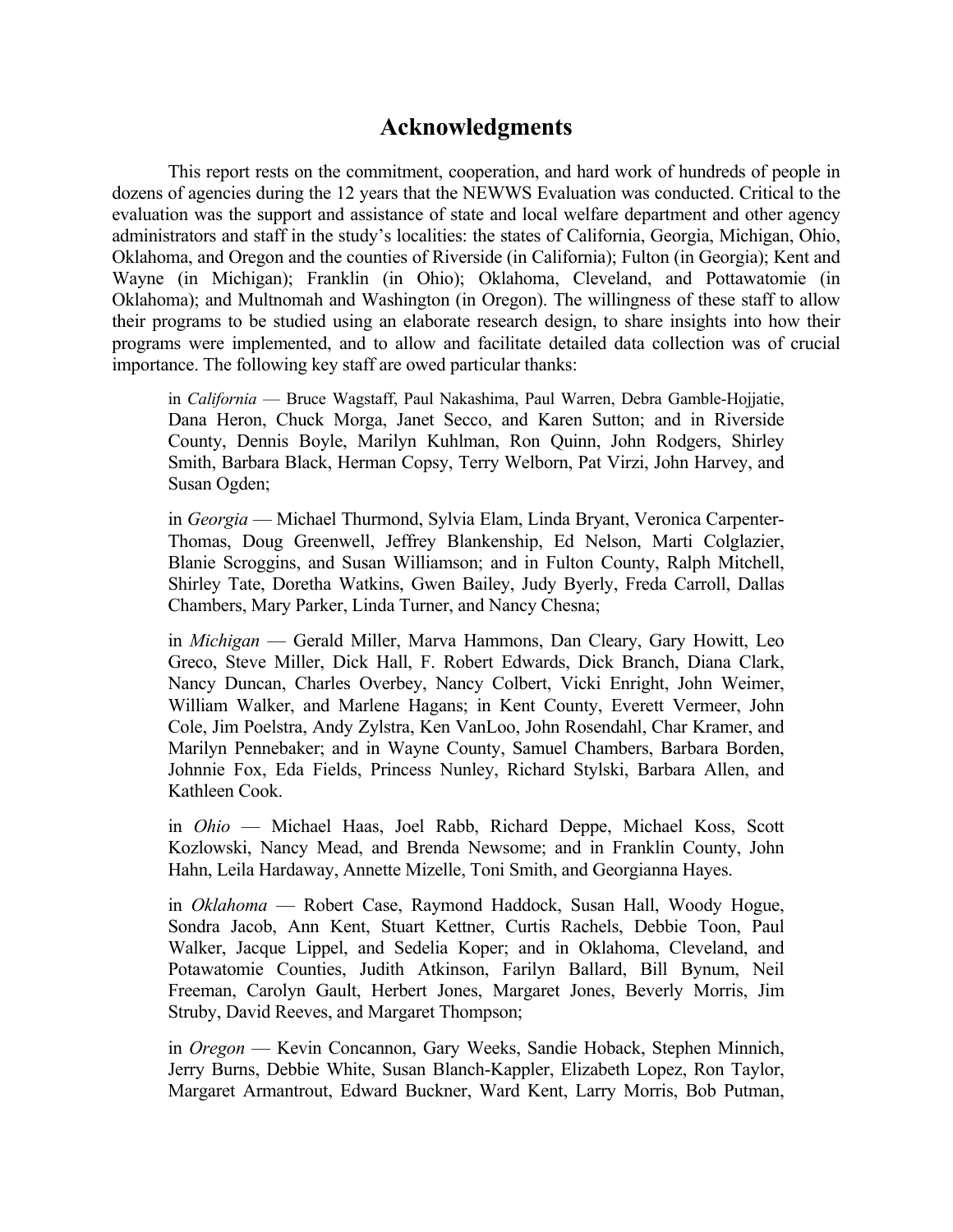Bill Barrong, and Rich Grace; in AFS District Two, Maureen Casterline, Jean Stryker, Judith Brown, David Flock, Frank Gembinski, Erma Hepburn, Jean Pullen, and Marge Reinhart; and in Multnomah and Washington Counties, Pat Adair, Rod Brown, June Cook, Cathy Craner, Oren Cyphers, Hilda Davis, Bob Earnest, Carol Eckel, Dorothy Fuller, Angel Grogen, Veda Latin, Bruce Lowry, Linda Montgomery, Ann Picker, Kei Quitevis, Will Reinhart, Pam Ruddell, C. L. Thames, Roger Zwemke, Jodi Davich, Mardica Hicks, Maureen Judge-Morris, Nan Poppe, and Julie Wyckoff-Byers.

Gratitude is also due the members of the NEWWS Evaluation research samples. These people shared detailed information about themselves and their children, thoughtfully completed batteries of tests and indices, and, in many cases, opened their homes to enable researchers to obtain particularly sensitive information and directly assess their children's well-being. As policymakers continue to seek new and better ways to increase employment among adult welfare recipients, life families out of poverty, and foster poor children's well-being, the information pertaining to the study's sample members and their families will provide much guidance for many years to come.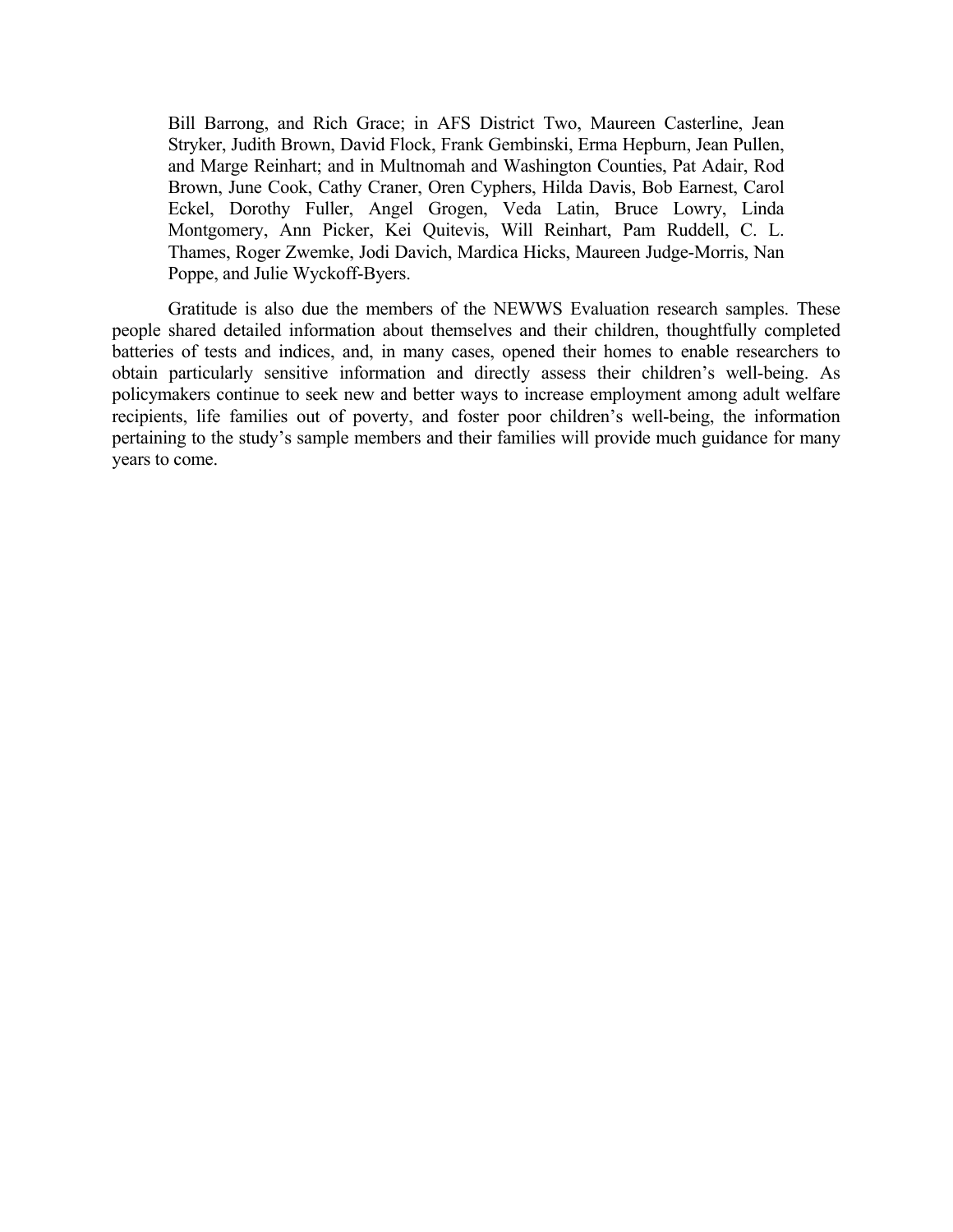# **Executive Summary**

 For the past 30 years, federal and state policymakers have been legislating various types of programs to increase employment among welfare recipients. How people can *best* move from welfare to work, however, has been the subject of long-standing debate. This report, summarizing the long-term effects of 11 mandatory welfare-to-work programs on welfare recipients and their children, represents a major advance in resolving this debate. The findings are the final ones from the National Evaluation of Welfare-to-Work Strategies (NEWWS), a multi-year study of alternative approaches to helping welfare recipients find jobs, advance in employment, and leave public assistance.

"What works best, and for whom?" is the central question animating this report and the NEWWS Evaluation as a whole. In particular, the evaluation compares the effects of two alternative pre-employment strategies, for different groups of welfare recipients: programs that emphasize short-term job search assistance and encourage people to find employment quickly (referred to as "Labor Force Attachment" [LFA] or, more broadly, "employment-focused" programs); and programs that emphasize longer-term skill-building activities, primarily basic education (referred to as "Human Capital Development" [HCD] or, more broadly, "education-focused" programs). The effects of each approach are estimated from a wealth of data pertaining to over 40,000 single parents (mostly mothers) and their children, and a five-year follow-up period (falling somewhere between 1991 and 1999, depending on the site), using an innovative and rigorous research design based on the random assignment of individuals to one or more program groups (with services) or to a control group (without services).

# **I. Findings in Brief**

The research designs that were implemented in the NEWWS Evaluation permit many comparisons. The key ones examined the programs' economic effects on adults and the "spillover" effects on noneconomic outcomes and child well-being, as summarized below.

## *Comparing All 11 Programs to What Would Have Happened in the Absence of the Programs*

- In the absence of any welfare-to-work program over a five-year follow-up period, approximately three-quarters of single-parent welfare recipients found jobs, and more than half left the welfare rolls. Few of the 11 studied programs improved on this already-high rate of job-finding, but nearly all programs helped single parents work during more quarters of the follow-up and earn more than they would have in the absence of a program. Moreover, all programs decreased welfare receipt and expenditures over the five years.
- Measured combined income, however, was largely not affected: The programs led to individuals' replacing welfare and Food Stamp dollars with dollars from earnings and Earned Income Tax Credits (EITCs), but the programs did not increase income above the low levels of the control group.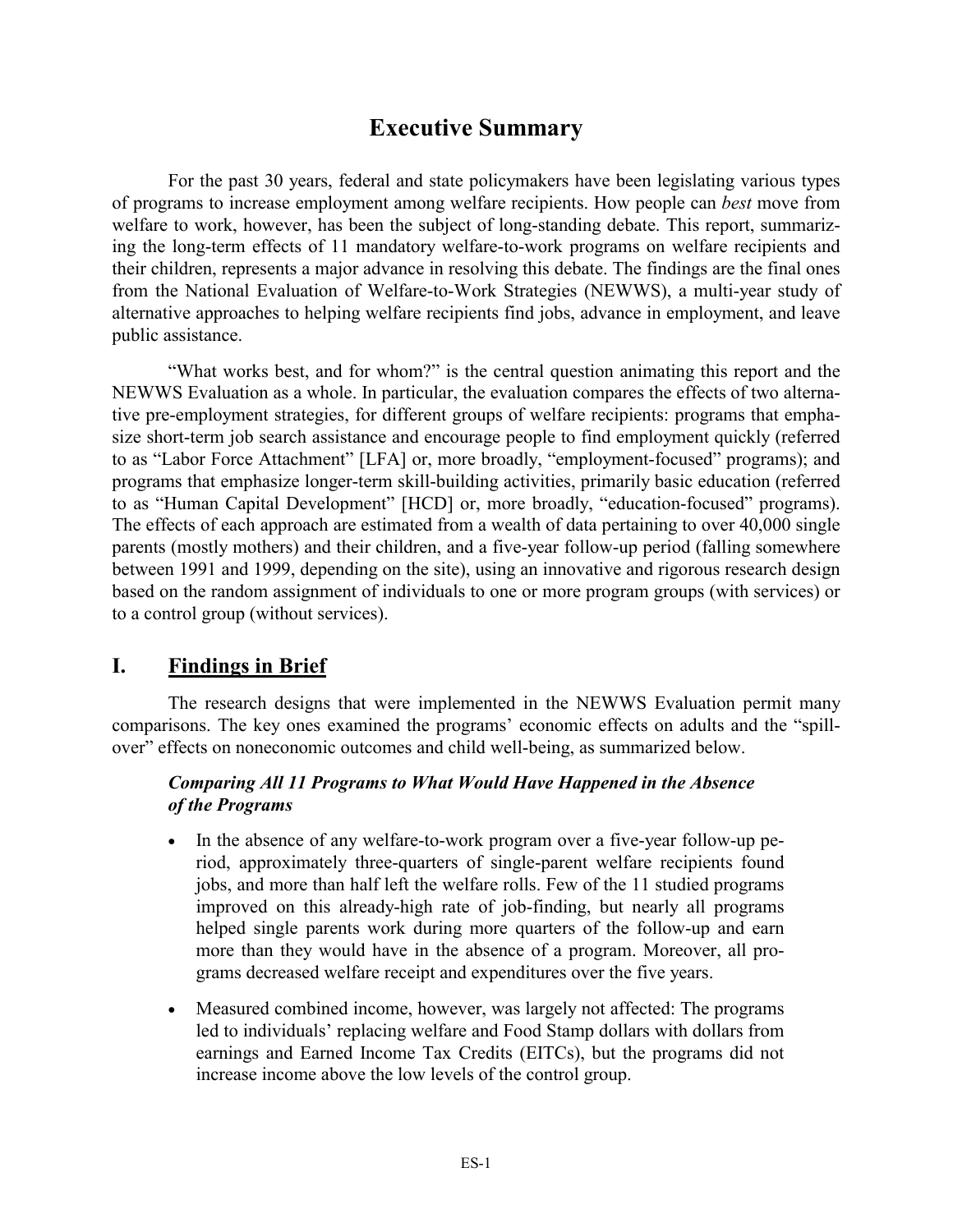- The programs achieved their economic gains with few spillover effects on such family measures as marriage, fertility, and household composition. Notably, the adults' gains in self-sufficiency (defined as increased employment and decreased welfare receipt) were achieved with few indications of harm or benefit to the well-being of their children. This was particularly true for mothers with young children, who in 1988 were newly mandated to participate in programs. Because the new mandate's implications for children were of considerable concern at the time, these families were the subject of intense study in this evaluation.

# *Comparing Labor Force Attachment (LFA) and Human Capital Development (HCD) Programs*

- By rigorously comparing LFA and HCD programs versions of employment-focused and education-focused programs designed to magnify the differences between the two types of strategies and operated side by side in three evaluation sites — it was found that the HCD approach did not produce added economic benefits relative to the LFA approach.
- Moreover, the LFA approach moved welfare recipients into jobs more quickly than did the HCD approach ― a clear advantage when federally funded welfare months are time-limited.
- Finally, the LFA approach was much cheaper to operate than the HCD approach and, at the same time, did not affect sample members' overall financial well-being or their children's well-being any differently than the HCD approach.
- Surprisingly, these findings held true for program enrollees who lacked a high school diploma or a General Educational Development (GED) certificate as of study entry — the subgroup of welfare recipients who were expected to derive the greatest benefit from an initial investment in basic education — as well as for those who already possessed these education credentials.

## *Comparing Employment-Focused and Education-Focused Programs*

- Dividing all 11 programs into two broad categories ― employment-focused programs and education-focused programs ― programs in the former category generally had larger effects on employment, earnings, and welfare receipt than those in the latter category.
- Given the large number of programs examined and their variety of served populations, implementation features, and labor markets, these results provide more support for the advantages of employment-focused programs than for education-focused ones.

These results should not be taken as an indictment of the benefits of education and training in general in welfare-to-work programs. Nonexperimental work done as part of the NEWWS Evaluation has suggested that obtaining a GED and, especially, obtaining a GED and then receiv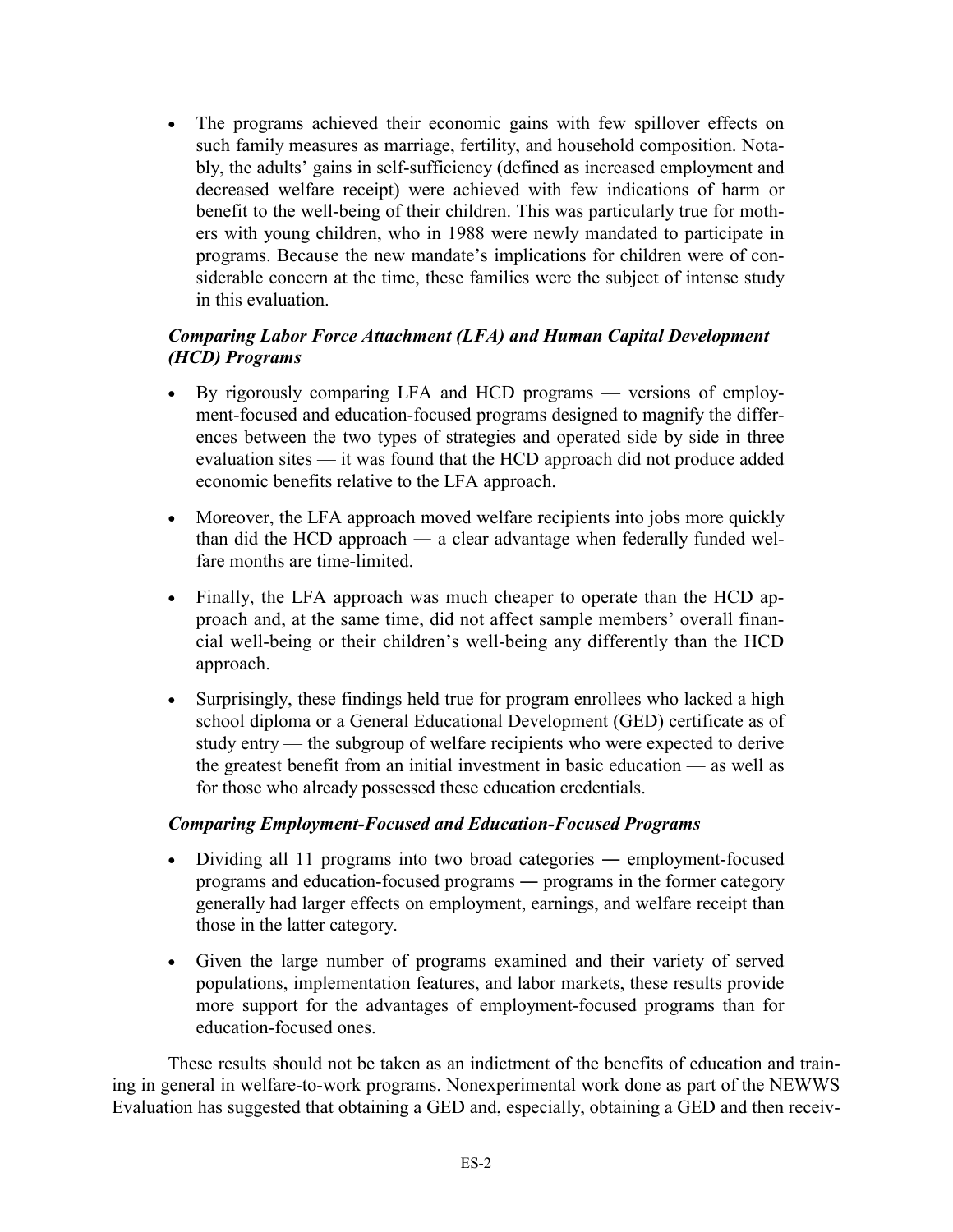ing some type of vocational training, can result in employment and earnings gains for those who achieve these milestones.<sup>1</sup> However, in the context of mandatory welfare-to-work programs, few people make it this far, for many reasons, including: people leave welfare and therefore do not stay in welfare-to-work programs, and thus education or training classes, for very long; adults supporting families cannot afford an up-front deferment of employment and earnings that may or may not have a longer-run payoff; and only a small minority of welfare recipients report that, if given a choice, they prefer to go to school to study basic reading and math over going to school to learn a job skill or going to a program to get help looking for a job. $2$  It should be noted as well that none of these programs made assignments to or emphasized college.

## *The Features of the Most Effective Program*

- One program the Portland (Oregon) one by far outperformed the other 10 programs in terms of employment and earnings gains as well as providing a return on every dollar the government invested in the program.
- The Portland employment-focused program, unlike either the LFA or the HCD programs or the other education-focused programs, initially assigned some enrollees to very short-term education or training and others (the majority) to job search. Also, in another departure from the other programs, job search participants in Portland were counseled to wait for a good job, as opposed to taking the first job offered. While other aspects of the Portland program, such as its use of job developers and staff's experience operating job search programs, were also noteworthy, these distinctive features, along with other past research, suggest that a "mixed" approach ― one that blends both employment search and education or training — might be the most effective.

## *Findings for Children*

- Considering the six programs (three sites) in which children who were preschool age at random assignment were studied in depth, impacts were found on a small number of measures of child well-being ― predominantly in the area of the young children's social skills and behavior. Overall, the youngchild impacts differed more often by site than by welfare-to-work approach.
- Program effects on child care one important way in which children might be affected by welfare-to-work programs ― diminished from the two-year follow-up point to the end of the five-year follow-up. As of this latter point, only the Portland program was still producing an increase in the use of child care.

 <sup>1</sup> <sup>1</sup>Johannes M. Bos, Susan Scrivener, Jason Snipes, and Gayle Hamilton, *Improving Basic Skills: The Effects of Adult Education in Welfare-to-Work Programs* (Washington, DC: U.S. Department of Education, Office of the Under Secretary and Office of Vocational and Adult Education; and U.S. Department of Health and Human Services, Administration for Families and Office of the Assistant Secretary for Planning and Evaluation, 2001). 2

<sup>&</sup>lt;sup>2</sup>See Gayle Hamilton and Thomas Brock, *The JOBS Evaluation: Early Lessons from Seven Sites* (Washington, DC: U.S. Department of Health and Human Services, Administration for Children and Families and Office of the Assistant Secretary for Planning and Evaluation; and U.S. Department of Education, Office of the Under Secretary and Office of Vocational and Adult Education, 1994).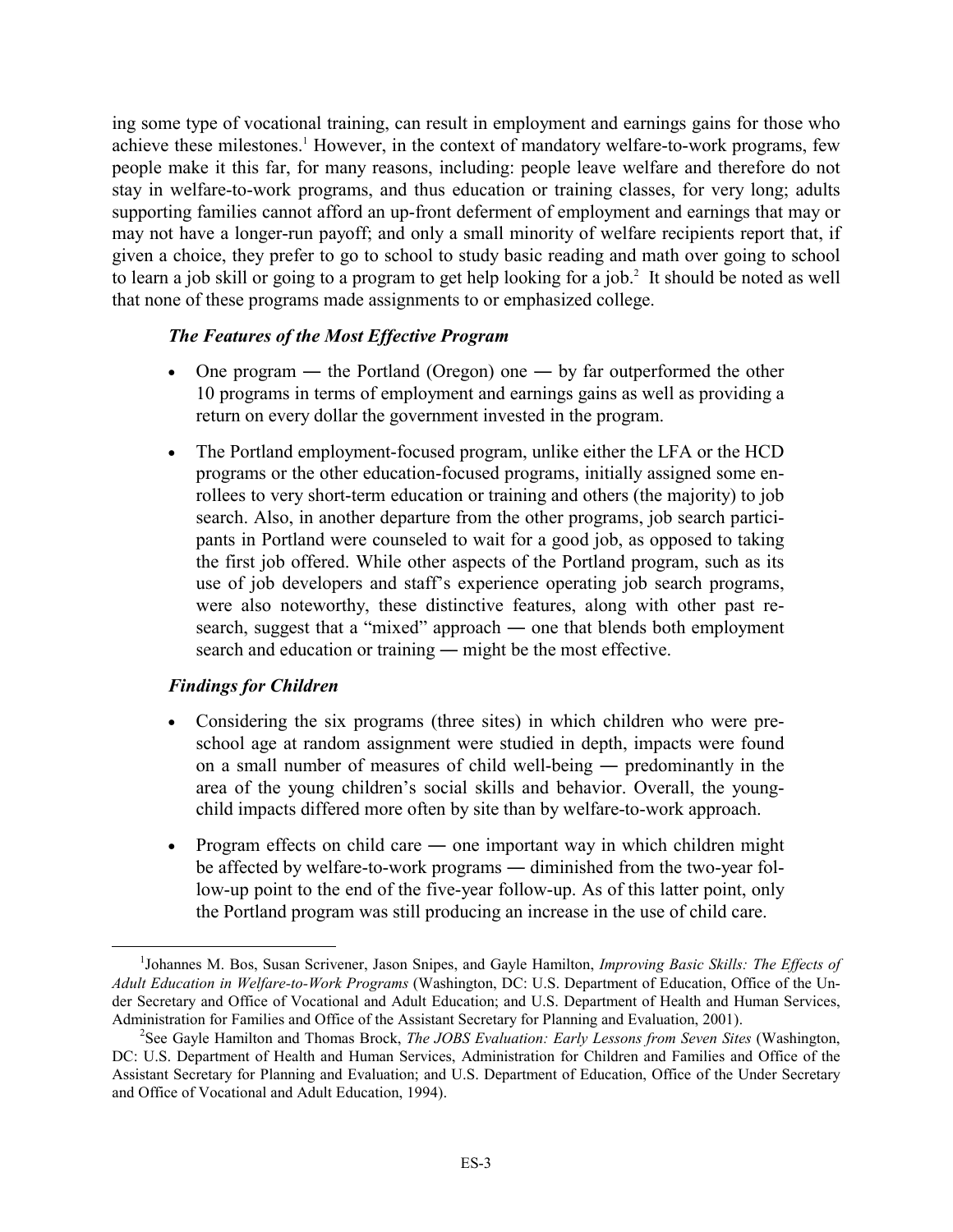- In the seven programs (four sites) in which a limited number of measures were examined for children of all ages, few effects were evident. Some impacts, however, were found relating to young adolescents' academic functioning (but in only two of the four sites for which data are available), and these impacts on adolescents were predominantly unfavorable. As was the case for young children, impacts on children of all ages did not differ by welfare-to-work program approach.

### *Comparisons Shedding Light on Other Welfare-to-Work Program Design Issues*

- Of the two programs with low enforcement of the participation mandate, one had no impact on employment and earnings, and the other had only small effects. It appears that a minimum level of enforcement by program staff is required to produce at least moderate employment impacts, likely because this extra "push" is needed in order to engage in program activities those who normally would not participate on their own initiative.
- Two of the three programs that used "integrated," as opposed to "traditional," case management worked well for those who entered the study without a high school diploma or GED. In integrated case management, one worker fulfills the responsibilities related to the payment of welfare and other benefits, normally performed by income maintenance staff, as well as the responsibilities related to the provision of employment-related services, usually assigned to welfare-to-work program staff. In traditional case management, each welfare recipient has two different case managers. Two programs that implemented different versions of well-funded and well-supported integrated case management produced relatively large impacts for nongraduates; the third program, which also used an integrated case management model but one that was hampered by tight funding, had limited impacts.

## *The Limits of Pre-Employment Strategies*

Average income levels among control group members over the five-year follow-up period were low. Despite the successes of these programs, no program, not even Portland's, met the long-range goal of making enrollees substantially better off financially. Most program group members continued to have low incomes from various combinations of earnings, the EITC, welfare, and Food Stamps. In fact, among individuals who lacked a high school diploma or GED as of study entry, some programs had the five-year result of making them financially worse off. These findings suggest that the challenge of the future is to identify other types of programs or initiatives that can provide welfare recipients with better and more stable jobs, increase their income, and improve the well-being of their children.

## **II. Background**

In 1988, the federal Family Support Act (FSA) established a system of mutual obligation within the Aid to Families with Dependent Children (AFDC) benefit entitlement structure: Government was to provide education, employment, and support services to AFDC recipients, who in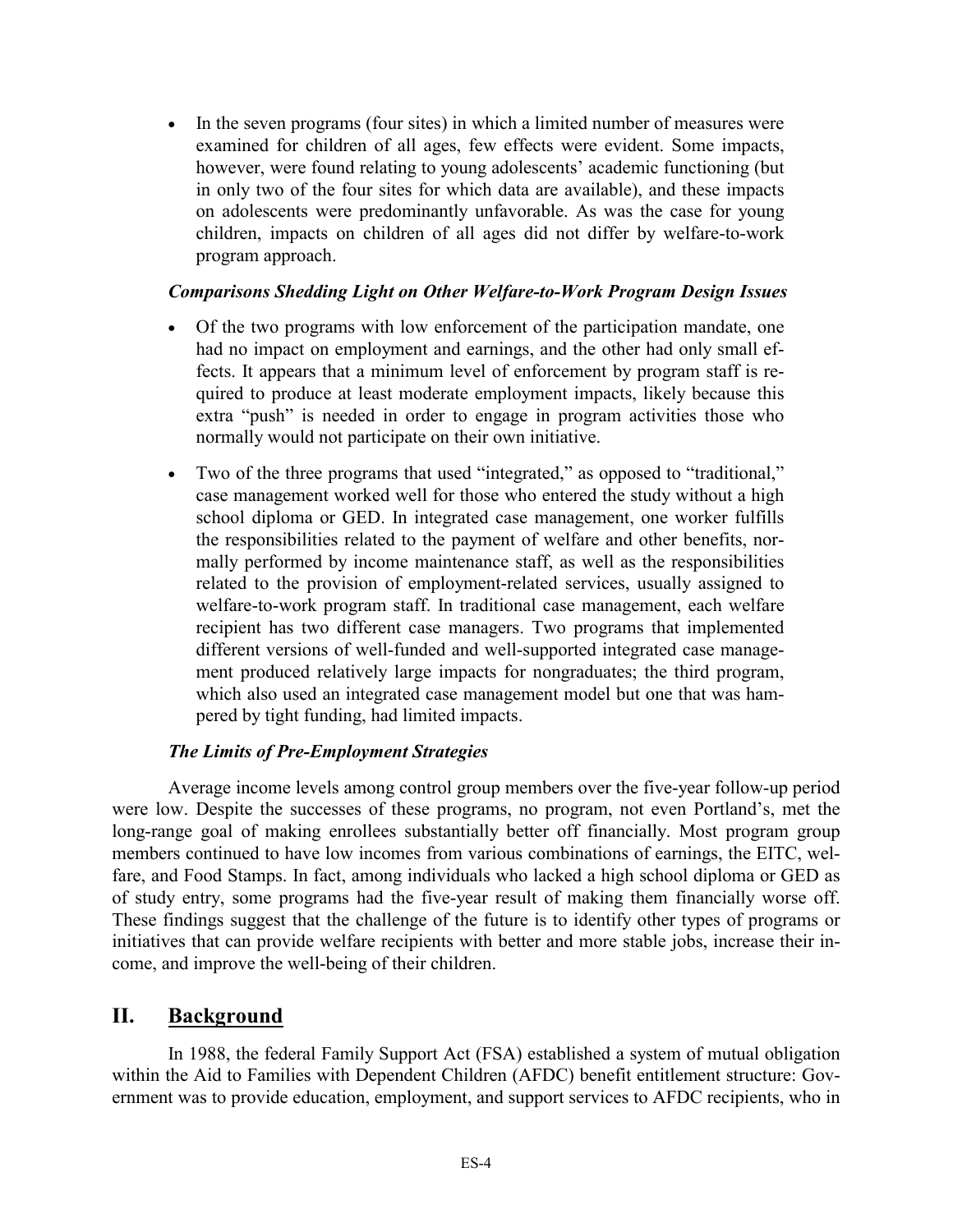turn were required to participate in the Job Opportunities and Basic Skills Training (JOBS) program created under that act. Through its mandates and incentives, the FSA encouraged state and local program administrators to serve welfare populations with whom they had had little if any contact in the past and to experiment with new types of services, messages, and mandates ― often in advance of solid evidence of how well these innovations would work. For the first time, most single parents with children ages 3 to 5 (or ages 1 to 5 at the state's option) were required to enroll in welfare-to-work programs. In addition, the FSA mandated that programs reserve at least 55 percent of funds for services to welfare recipients who were deemed to be at greatest risk of long-term welfare dependency. Furthermore, the FSA required enrollees to participate in employment-preparation activities for as long as they remained on welfare and eligible for services. Case managers were expected to monitor participation and to use a variety of informal and formal responses (including reductions of welfare grants) when enrollees did not attend. In addition, people were supposed to be assigned to additional activities if they completed participation in employment-preparation activities without finding a job.

The expansion of welfare-to-work programs and the requirement to work with more disadvantaged populations intensified a long-standing debate among program administrators and policymakers concerning how best to help welfare recipients ― especially those facing serious barriers to employment ― move from welfare to work. Rigorous research in the 1980s demonstrated that job search programs sped up the entry of welfare recipients into the labor market. Often, however, the jobs were neither long-lasting nor high-paying, and they did not increase family income. Furthermore, the programs generally did not benefit the most disadvantaged welfare recipients. During the years before passage of the FSA, administrators of welfare-to-work programs in several states and localities (most notably, California) began implementing programs that emphasized up-front investments in basic education and skill development as an alternative to job search. FSA regulations accelerated this trend by requiring states and localities to offer a variety of employment-preparation activities, including job search, basic education (classes in adult basic education, GED preparation, regular high school, and English as a Second Language), and vocational training and post-secondary education.

Proponents of education-focused programs argued that this approach offered the best chance of helping people ― especially those who lacked a high school diploma or faced other barriers to employment ― to get better and more stable jobs, increase their family's income, and reduce returns to the welfare rolls. Some further hypothesized that education-focused programs would benefit children more than job search programs, because parents who attended education or training classes would become more involved in their children's schoolwork and would serve as role models for succeeding in school.

There was little evidence at the time, however, that large-scale mandatory education programs for welfare recipients would achieve these goals. It was expected that programs that emphasized education and training would engage participants for months and perhaps years longer than programs that emphasized short-term job search assistance. As a result, education and training programs would be more costly to run than job search programs. To be considered cost-effective from a budgetary standpoint, these programs would have to produce savings in welfare and other benefits well in excess of what the less expensive job search programs would attain. Moreover, participants in education and training programs were expected to experience an initial "opportunity" cost (com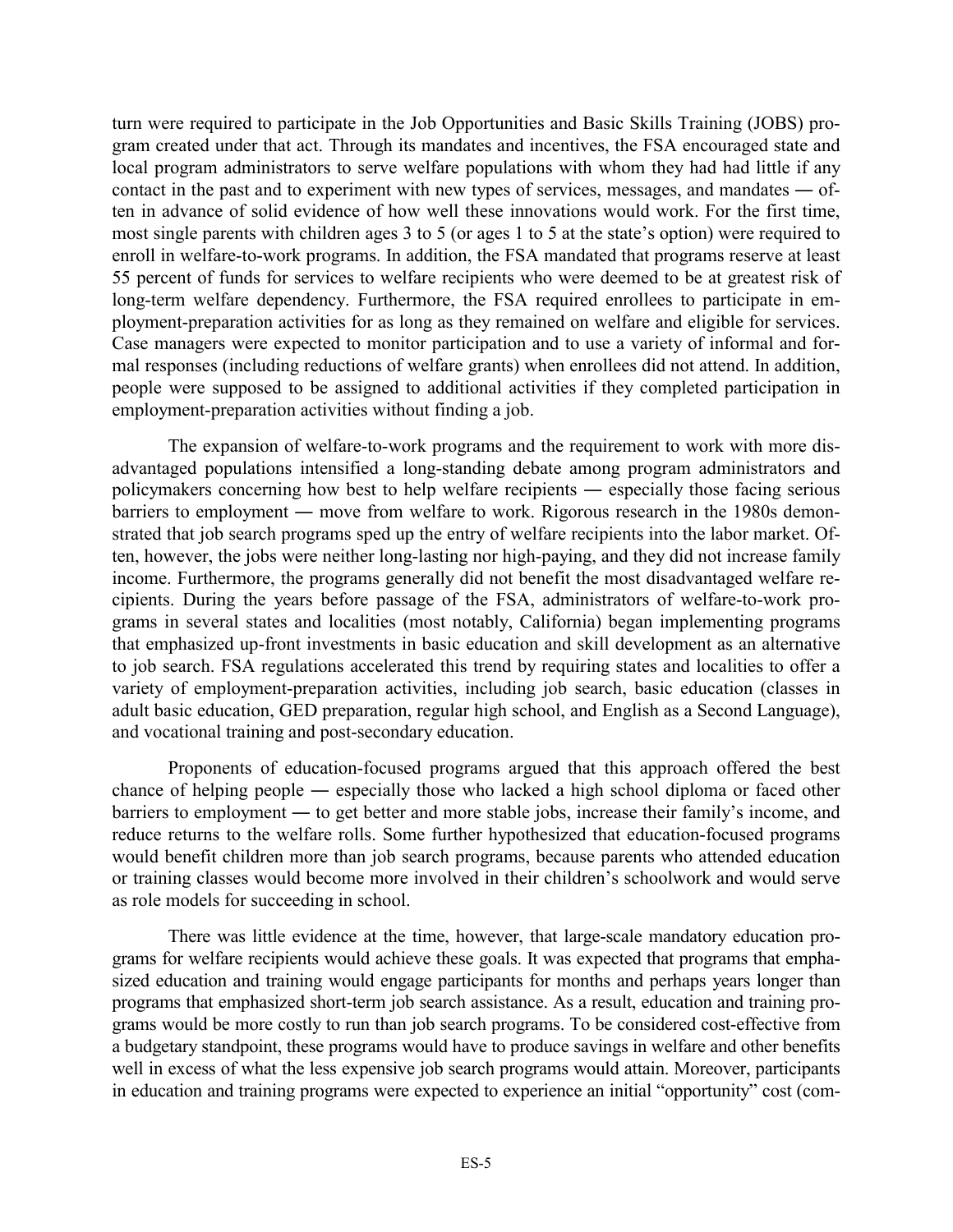pared with participants in employment-focused programs) in the form of forgone earnings during the period when they were in the classroom rather than the workplace. It was hoped that participants in education-focused programs would make up for such forgone earnings as well as their later start in accumulating work experience and on-the-job skills by attaining better initial jobs and by advancing more quickly once employed than would otherwise be the case. However, it was not clear whether the people who were expected to attend education and training would actually remain in school long enough to attain credentials or enhance their job skills. This issue was especially crucial for people entering welfare programs with low levels of educational attainment or without the minimum literacy and math skills needed for employment.

The FSA also afforded program administrators an opportunity to address the shortcomings of low-cost job search services. Many job search programs before the FSA required participants to look for work but provided little instruction on how to find employment. In contrast, from the late 1980s onward, programs increasingly assigned enrollees to organized group job clubs, whereby participants received instruction on finding job leads, filling out résumés, and conducting job interviews. Many programs followed classroom instruction with one or more weeks of supervised job search, during which they provided job leads and the use of phone rooms to contact employers. Over time, program operators added new features to job club curricula, including career exploration, life skills and time management instruction, and self-esteembuilding exercises. Some programs actively marketed their job placement services to area employers and engaged in job development activities to increase the pool of available jobs. Administrators also invested in new ways to communicate a pro-work message, although (as will be discussed below) the types of messages differed. Finally, the FSA's ongoing participation requirement encouraged administrators to design follow-up activities (often short-term education and training) for job search participants who did not find employment.

In general, implementing these enhancements made job search activities more costly to operate, but not as costly as education-focused programs. It was hoped that these changes would be cost-effective by helping more disadvantaged welfare recipients find work and by helping people find employment sooner than they would have otherwise.

The most recent federal welfare reform effort, the 1996 Personal Responsibility and Work Opportunity Reconciliation Act (PRWORA), replaced AFDC with a flexible, state-directed block grant program, Temporary Assistance for Needy Families (TANF); set lifetime limits on most families' receipt of federally funded TANF assistance; and created financial incentives for states to run mandatory, work-focused, welfare-to-work programs. If anything, TANF's time limit, its focus on work, and its requirement that agencies work with the entire welfare caseload brought a new urgency to the question of which welfare-to-work approach was most effective.

In addition, both the FSA and PRWORA strengthened the requirement that single parents prepare for employment in exchange for welfare benefits, and they extended this mandate to parents with young children. These developments increased the importance of learning how welfareto-work programs affected families. To what extent would programs be able to involve mothers who had young children? Would parents with toddlers and preschool-age children be able to find stable, affordable, and high-quality child care while they participated in pre-employment activities and while they were working? Would child care prove a financial burden and a barrier to employment after parents left government assistance? More generally, how would children be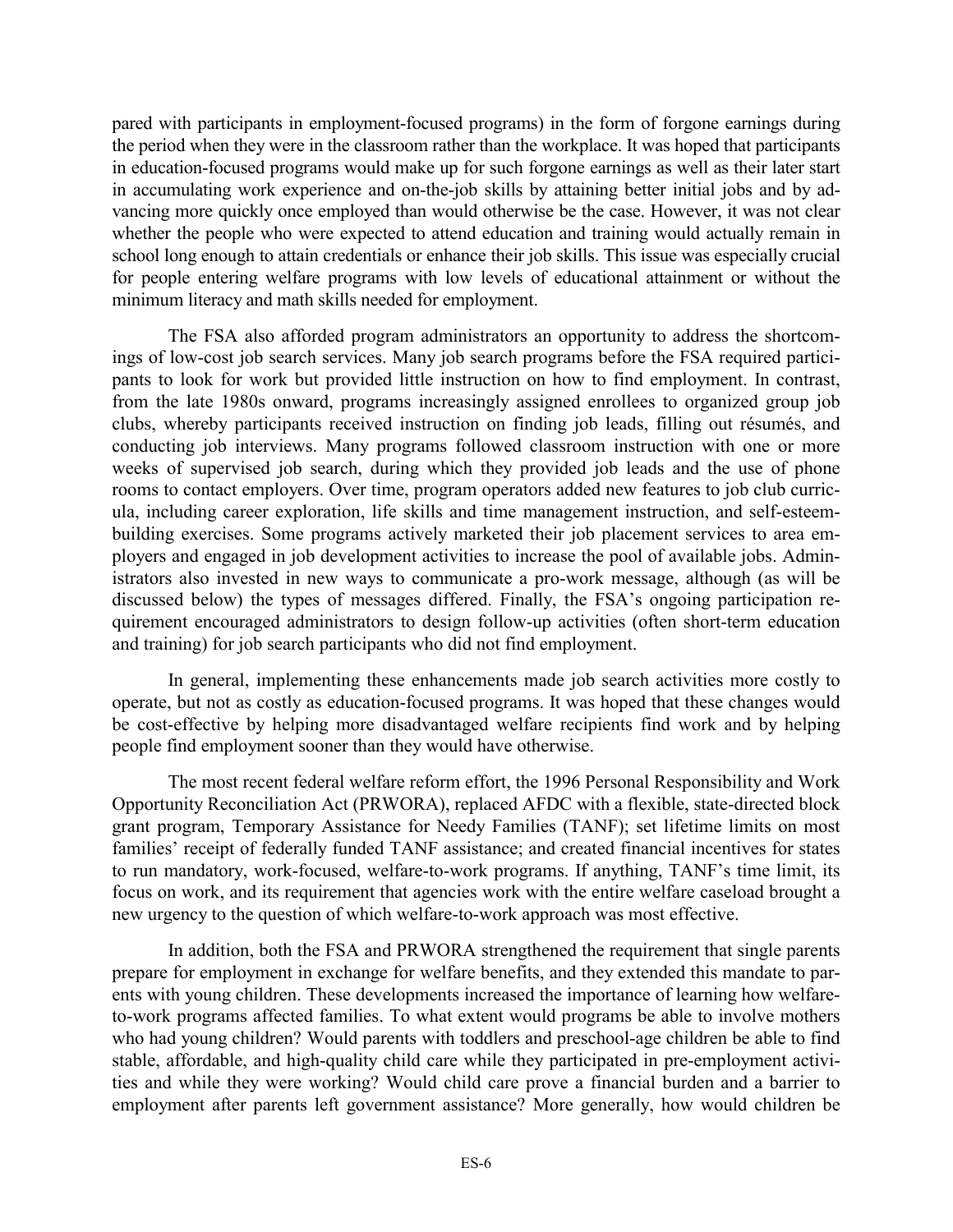affected if there were program-induced changes in their mothers' educational attainment, hours of employment, or self-esteem; in their family income; or in the amount, type, or quality of child care they experienced?

It was within this context that the NEWWS Evaluation was conceived and funded, in 1989, by the U.S. Department of Health and Human Services (HHS), with support from the U.S. Department of Education. The Manpower Demonstration Research Corporation (MDRC) conducted the evaluation. Child Trends, as a subcontractor, conducted the Child Outcomes Study, the part of the evaluation that examined effects on young children.

# **III. Program Approaches and Implementation Features**

 The programs in the NEWWS Evaluation implemented many of the features described above. As shown in Table 1, the 11 programs in the NEWWS Evaluation were operated in seven sites across the country. Employment-focused programs were operated in Atlanta, Georgia; Grand Rapids, Michigan; Riverside, California; and Portland, Oregon. Atlanta, Grand Rapids, and Riverside also operated education-focused programs, as did Columbus, Ohio (two programs); Detroit, Michigan; and Oklahoma City, Oklahoma. The studied programs were initially administered under the FSA, which created the national JOBS program for recipients of cash assistance under AFDC. The programs continued (with some modification) under the FSA's successor, PRWORA, which replaced AFDC with the TANF block grant program. Under both welfare reform acts, the programs' primary goal was to move welfare recipients off government assistance and into paid work.

The four employment-focused programs — the LFA programs in Atlanta, Grand Rapids, and Riverside as well as Portland's program ― assigned most enrollees to job club as their first activity, and they encouraged enrollees to find work as quickly as possible. Further, both Portland's and Riverside's program employed full-time job developers to help place program enrollees in unsubsidized jobs.

 In contrast to the three LFA programs, however, Portland's program offered GED preparation classes to people who case managers thought had a good chance of attaining a GED certificate relatively quickly. Furthermore, Portland case managers, more often than those in the LFA programs, encouraged enrollees to hold out for jobs that paid well above the minimum wage (about 25 percent higher) and that offered the best chance for long-lasting and stable employment. Case managers in the LFA programs, especially Riverside's, stressed the value of starting off with any job, even a low-paying one, and then advancing toward more stable and betterpaying jobs in the future.

 The HCD programs in Atlanta, Grand Rapids, and Riverside; the Columbus Integrated and Traditional case management programs;<sup>3</sup> and the programs in Detroit and Oklahoma City

 <sup>3</sup>  ${}^{3}$ For a full discussion of the results of the direct test of integrated versus traditional case management in the Columbus site, see Susan Scrivener and Johanna Walter, *Evaluating Two Approaches to Case Management: Implementation, Participation Patterns, Costs, and Three-Year Impacts of the Columbus Welfare-to-Work Program* (Washington, DC: U.S. Department of Health and Human Services, Administration for Children and Families and Office of (continued)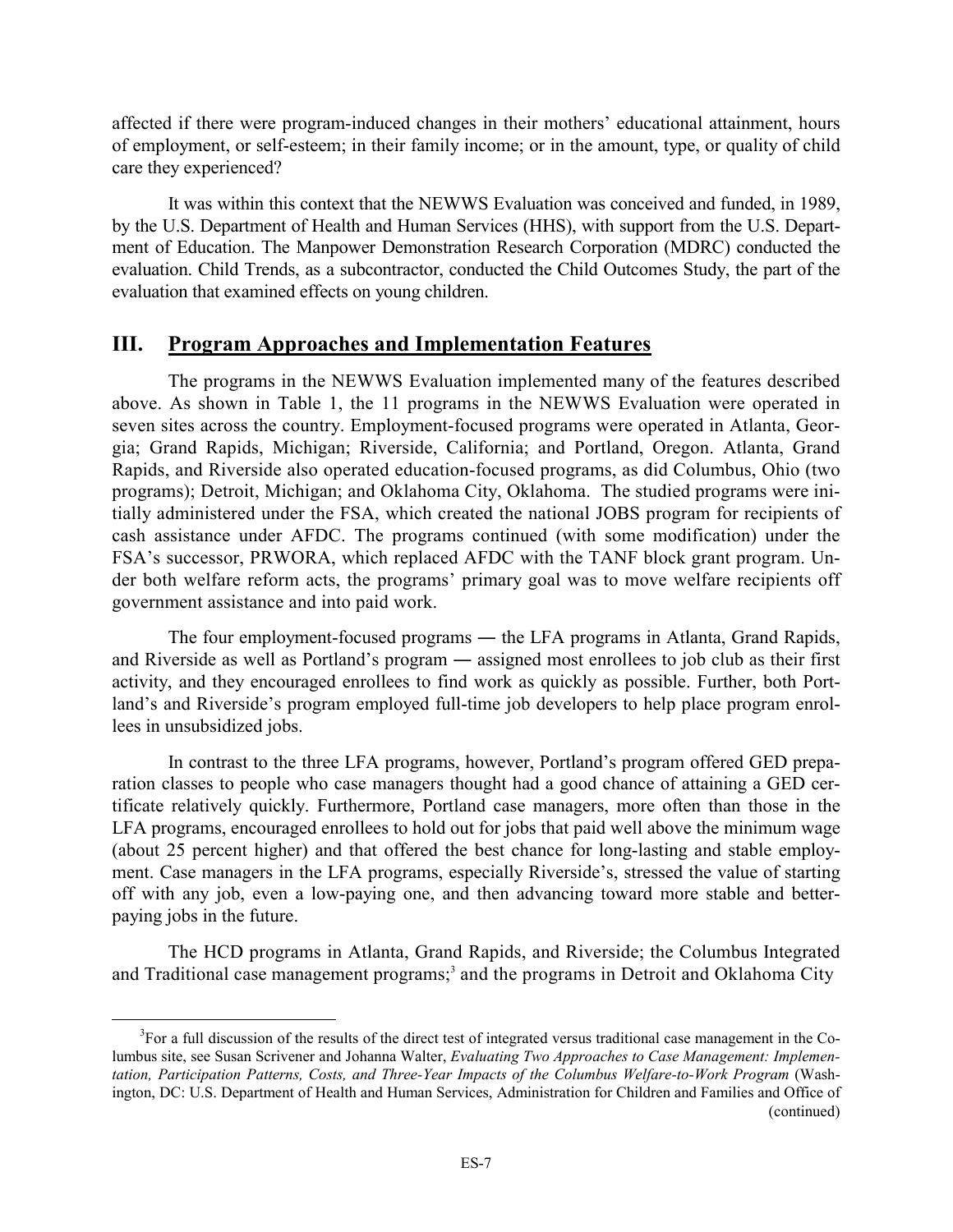#### **National Evaluation of Welfare-to-Work Strategies**

#### **Table 1**

### **NEWWS Programs, Categorized by Approach, First Activity, and Enforcement Level**

|                                                  | <b>Employment-focused approach</b> | <b>Education-focused approach</b>                                                                      |                          |  |  |  |  |
|--------------------------------------------------|------------------------------------|--------------------------------------------------------------------------------------------------------|--------------------------|--|--|--|--|
| Job search first                                 | Varied first activity              | Education or training first                                                                            |                          |  |  |  |  |
| High enforcement                                 | High enforcement                   | High enforcement                                                                                       | Low enforcement          |  |  |  |  |
| Atlanta LFA<br>Grand Rapids LFA<br>Riverside LFA | Portland                           | Atlanta HCD<br><b>Grand Rapids HCD</b><br>Riverside HCD<br>Columbus Integrated<br>Columbus Traditional | Detroit<br>Oklahoma City |  |  |  |  |

NOTES: "LFA" denotes the site's Labor Force Attachment program.

1

"HCD" denotes the site's Human Capital Development program.

can each be characterized as "education-focused." A large percentage of program enrollees in these programs were initially assigned to some type of skill-building activity. The types of activities to which enrollees were first assigned depended, in part, on the level of educational attainment that individuals had achieved prior to entering the program. Those who had not completed high school or received a GED certificate but who were assessed by case managers as having high-school-level skills were assigned to GED preparation classes. Those with lower reading or math levels were assigned to adult basic skills classes. In addition, non-English speakers could be assigned to English as a Second Language (ESL) programs. Finally, those who had completed high school or held a GED certificate could be assigned to vocational training or employment-oriented skills courses at local community colleges. All in all, however, assignments to GED preparation or basic education courses predominated in these education-focused programs, and assignments to vocational training programs were less common, primarily as a result of welfare recipients' low levels of educational achievement; enrollment in college played an even smaller role.

Other key program features varied across the 11 studied programs as well. All four employment-focused programs and five of the seven education-focused programs can be considered "high enforcement" programs: They worked with a cross-section of the welfare applicants and recipients who were required to participate; monitored participation closely; and, especially in

the Assistant Secretary for Planning and Evaluation; and U.S. Department of Education, Office of the Under Secretary and Office of Vocational and Adult Education, 2001).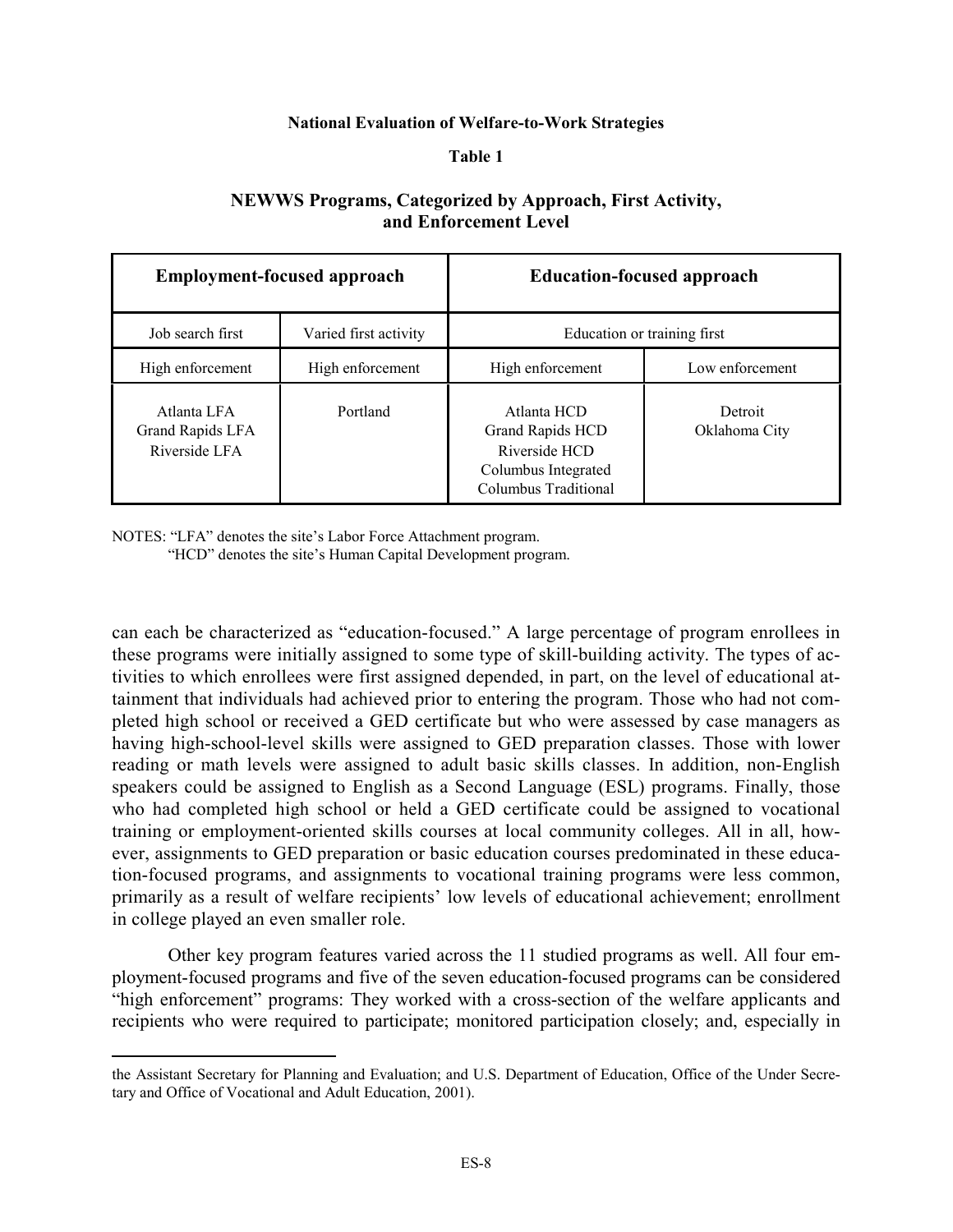the two programs in Columbus and the two in Grand Rapids, frequently invoked sanctions (reductions in welfare grants) for nonparticipation. The remaining two education-focused programs, in Detroit and Oklahoma City, did not have these characteristics (because of either lack of funds or program philosophy) and can be considered "low enforcement" programs.

The programs also differed in their child care policies and practices (within each site, however, child care assistance policies were identical for program and control group members). During the early to mid 1990s, the Atlanta, Oklahoma City, Portland, and Detroit programs provided the strongest staff support for arranging for child care, and the programs in Atlanta and Oklahoma City emphasized the use of licensed care; in contrast, case managers for both Riverside programs encouraged enrollees to find low- or zero-cost, informal child care.

The programs also differed in their case management strategies. Three programs ― Columbus Integrated, Portland, and Oklahoma City ― implemented an integrated case management staffing arrangement. The other programs used a traditional case management structure.

# **IV. Research Designs and Samples**

 The NEWWS Evaluation used a rigorous design ― called a social experiment — to estimate the effects of employment- and education-focused programs. Welfare recipients were randomly assigned to one of two or three research groups, depending on the site.

 As part of a largely unprecedented effort to determine which welfare-to-work program approach works better, three sites ― Atlanta, Grand Rapids, and Riverside ― simultaneously operated, expressly for the evaluation, two different programs: an LFA program and an HCD program. These programs were multidimensional but varied in terms of the key features that program operators and researchers thought most clearly differentiated employment- and educationfocused programs. Each type of program communicated a different message to welfare recipients about the best route to employment, and each type differed from the other in the way program services were sequenced and emphasized. The programs were, however, mandatory to the same degree: Nonparticipants risked a reduction in their monthly welfare grant. In these three sites, welfare recipients were randomly assigned to an LFA program group, an HCD program group, or a control group. (Control group members were not subject to the participation mandate and received no services through either type of program but, on their own, could seek out similar services within the community.) This random assignment research design produces the most reliable comparison between employment- and education-focused programs. It ensured that, within each site, there were no systematic differences between the background characteristics of people in the LFA, HCD, and control groups within each site when they entered the study. Thus, any subsequent differences in outcomes between groups ― comparing either the LFA or the HCD group to the control group, or the LFA and the HCD groups to each other ― can be attributed with confidence to the effects of a particular type of program. These differences, referred to as the programs' impacts, are the primary focus of this report, and all differences reported are statistically significant unless otherwise noted.

In the Columbus site, a three-group random assignment design was used as well. Here, the two program groups represented two case management models: "integrated" and "traditional." The remaining three sites in the evaluation ― Detroit, Oklahoma City, and Portland ―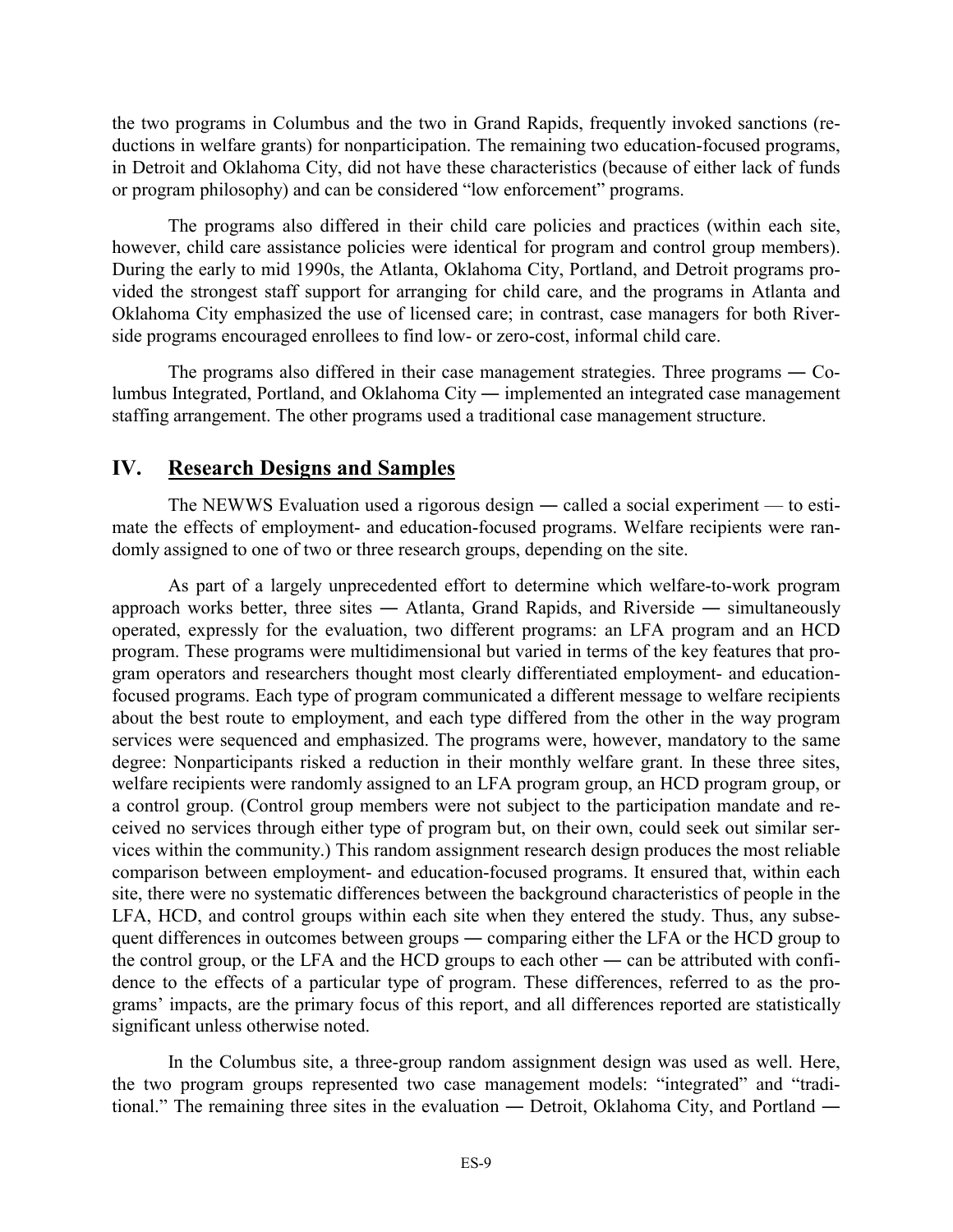used random assignment to test the effectiveness of established programs, as opposed to programs designed to meet research protocols; individuals were randomly placed either in a group that entered the program or in a no-program control group. Note that control group members in all sites were eligible for child care assistance, similar to that offered to program group members, if they were participating in nonprogram activities in which they had enrolled on their own.

In each site, individuals were randomly assigned to research groups over approximately a two-year period. Random assignment for the evaluation began in June 1991, in Riverside, and ended in December 1994, in Portland. Thus, the five-year results presented in this report cover the calendar period of June 1991 (the first sample member's entry into the study) through December 1999 (the last month of the five-year follow-up for the last sample member randomly assigned, in Portland).

The research designs that were set up in the seven NEWWS Evaluation sites permit many comparisons. The key ones examine the programs' economic effects on adults and the spillover effects on noneconomic outcomes and children. The central comparisons may be expressed as follows:

- Compared with what would normally happen in the absence of any type of welfare-to-work program, how effective are employment- and educationfocused programs and, more narrowly, LFA and HCD programs? That is, comparing outcomes for the program groups with outcomes for the control groups, what are these programs' *net* impacts?
- Compared with one another, which approach is more effective? For example, comparing outcomes for the LFA and HCD groups directly (ignoring the control groups), what are the *differential* impacts of the two approaches?
- How effective are the programs for two key subgroups of welfare recipients for whom employment- and education-focused approaches might be expected to work differently ― namely, those who, as of study entry, had a high school diploma or GED ("graduates") and those who did not  $("nongraduates")$ ?<sup>4</sup>

 It should be noted that while control group members were not exposed to the services and mandates of the sites' programs for the first three years of follow-up, their status differed by site in the fourth and fifth years. For a few programs, net impacts for years 4 and 5 are understated somewhat because a small portion of the control group (a subset of those still on welfare) received program services toward the end of the five-year follow-up period. (In these sites, the "start of the clock" for welfare time limits necessitated allowing control group members access to welfare-to-work program services.) Importantly, however, this situation does not affect the results of direct comparisons of the LFA and HCD program approaches (that is, the differential

 <sup>4</sup> <sup>4</sup>The Riverside HCD program enrolled only individuals who did not have a high school diploma or GED, had low scores on baseline reading and math tests, or did not speak English. Comparisons throughout this summary between the Riverside HCD and LFA programs or between the HCD and control group members include only such individuals, and they are referred to as "nongraduates."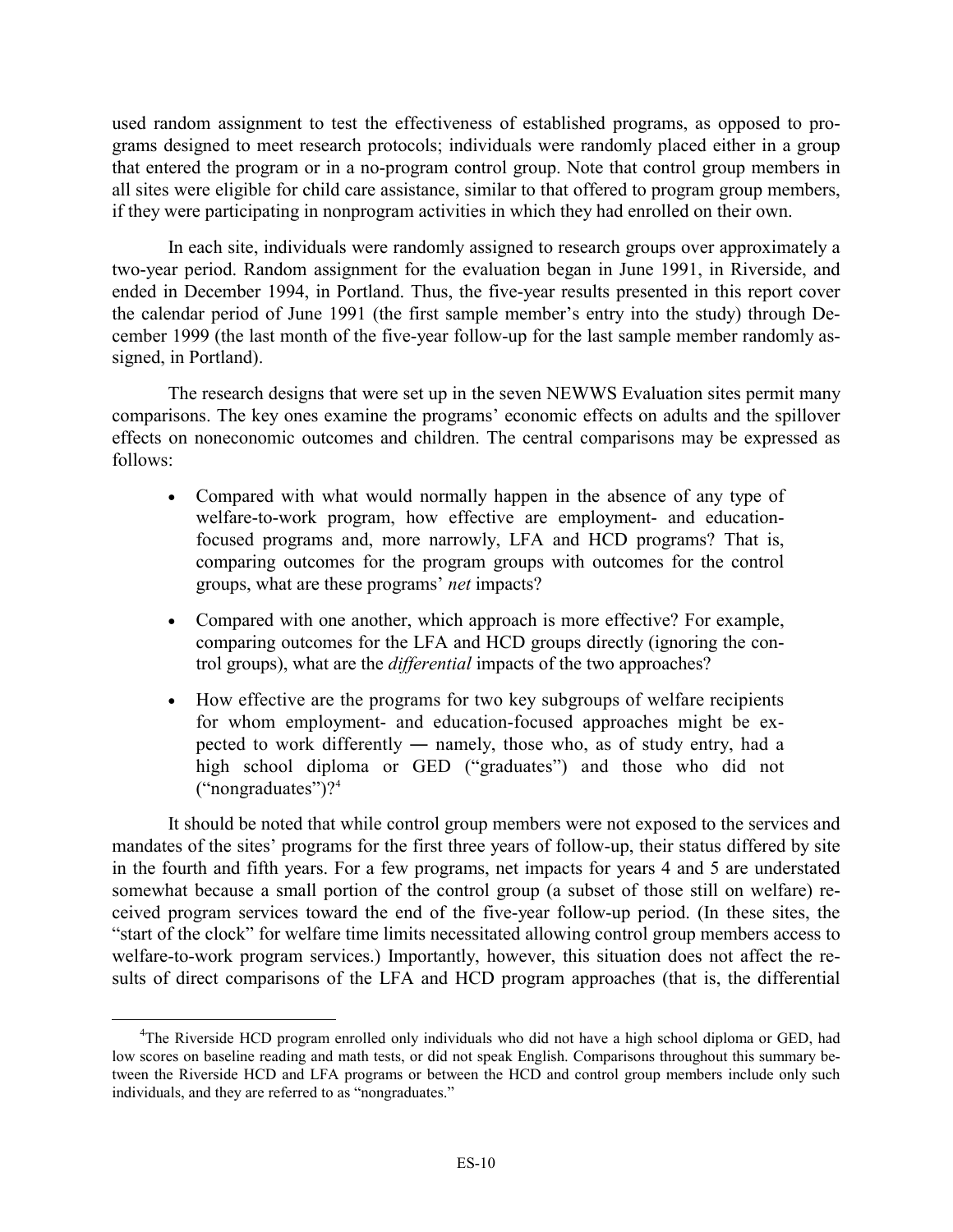impacts). The three-group random assignment designs in the three sites in which the LFA and HCD programs were operated side by side permit a direct comparison of these two approaches, that is, one that does not need to take into account the services received by, or the behavior of, control group members.

This report includes data from administrative records (unemployment insurance [UI], state and county welfare payments, and Food Stamp data) and from surveys administered to mothers and children over the five years after individuals entered the study.

# **V. Five-Year Effects on Use of Employment-Related Services and Costs**

- **All programs increased participation in employment-related activities relative to control group levels of self-initiated activity. Employment-focused programs produced large increases in participation in job search activities, and education-focused programs produced large increases in participation in basic education classes.** 

Over the five-year follow-up period, a majority of control group members in each site (up to 75 percent) participated in some type of employment-related activity: job search, basic education, vocational training, or post-secondary education. Almost all of this activity was the result of control group members' own initiative; despite the potential in several sites for controls to be subject to mandatory welfare-to-work programs at the end of the follow-up period, there is little evidence that much control group participation in such programs did, in fact, occur. Some of this self-initiated activity took place while control group members were receiving welfare; much of it took place after they left the welfare rolls. In most sites, the most common activities in which control group members enrolled themselves over the five-year period were vocational training and post-secondary education programs.

All programs increased overall participation levels above those achieved by control group members. The employment-focused programs increased participation in job search by approximately 30 percentage points relative to control group members. The education-focused programs increased job search participation as well, but to a much lesser degree. Most education-focused programs produced large increases in education and training relative to control group members. Among those who entered the study without a high school diploma or GED ("nongraduates"), increases were particularly large in basic education. Among those who entered the study with these credentials ("graduates"), few programs increased participation in vocational training. (While education-focused programs most commonly assigned graduates to vocational training activities, rarely did program group levels of participation in such activities exceed those of the control groups.) Increases in education and training participation in the employment-focused programs were much less common and, where they did occur, were smaller than those in the education-focused programs.

The Portland program, with its employment focus but mix of initial program activity assignments, produced five-year increases in both job search and education participation. While the program produced large increases in job search participation for both nongraduates and graduates, it also resulted in a 10 percentage point increase (though not a statistically significant one)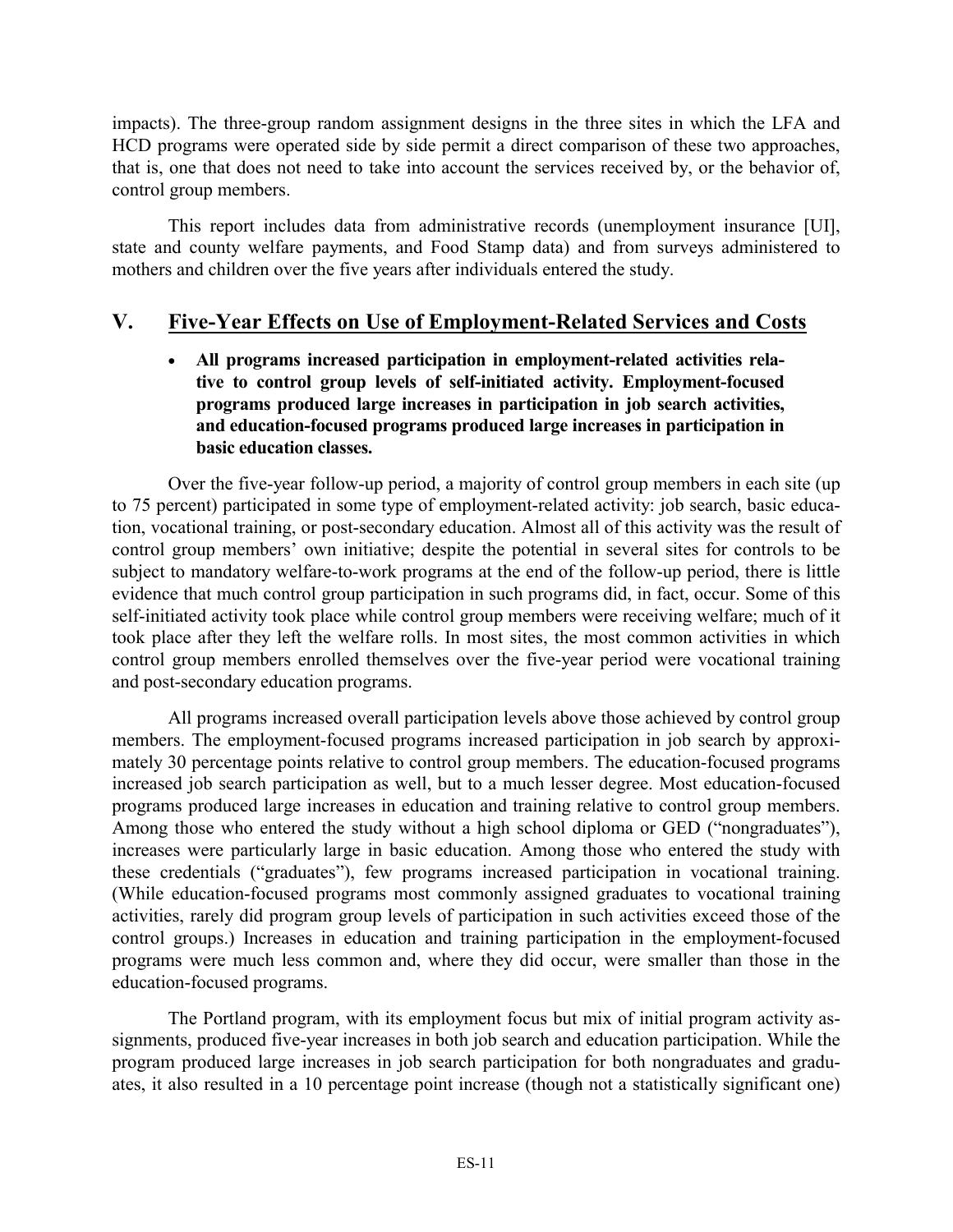in basic education participation among nongraduates and a large, 21 percentage point increase in post-secondary education participation among graduates.

Overall, program group members' length of stay was longer in education and training activities than in job search activities. For example, within the first two years of follow-up, the typical participant in an adult education program received the equivalent of about two-thirds of a year of instruction in a high school.<sup>5</sup> Length of stay in any type of program activity was often curtailed because program group members started working for pay and/or left welfare ― the goals, after all, of welfare-to-work programs.

Education-focused programs generally increased the proportion of nongraduates who obtained a GED or high school diploma over the five-year follow-up period, whereas only the Portland program among the employment-focused programs had such an effect (though this increase is not statistically significant). In addition, Portland had a notable increase in the proportion of nongraduates who obtained a high school diploma or GED as well as a second education or training credential. Overall levels of high school diploma or GED receipt, however, were low: By the end of the five-year follow-up period, less than one-quarter of initial nongraduates in the education-focused program groups had obtained a high school diploma or GED. Among graduates, only the two programs in Atlanta produced five-year increases in the receipt of some type of education or training credential ― generally, a trade license or certificate.

- **As expected, education-focused programs cost more than employmentfocused programs over five years. Regardless of program approach, costs were higher for individuals who entered the study already possessing a high school diploma or GED (graduates) than for those who entered the study as nongraduates.** 

The cost analysis considered all costs associated with providing employment services and associated support services to sample members (including case management costs). Costs paid by welfare departments and non-welfare agencies, and in-program as well as post-program or postwelfare costs, were included.

Five-year *net* per-person costs (the *gross* cost per program group member minus the *gross*  cost per control group member) averaged \$3,037 for the employment-focused programs and \$3,972 for the education-focused programs. (These are 1999 dollars.) The most reliable comparison of the costs of these two types of program approaches, however, is one comparing LFA and HCD net program costs within each site. In Atlanta, Grand Rapids, and Riverside, HCD programs were 40 percent to 90 percent more expensive than their counterpart LFA programs.

NEWWS program costs were high compared with other programs that have been studied by MDRC. This is largely because of the greater use in all the NEWWS programs of high-cost education activities, such as post-secondary education and vocational training, relative to past welfare-to-work programs; as well as the enhancements made to job search activities by most NEWWS programs, relative to the above-described simple job search activities implemented in the 1980s. The average cost of the NEWWS programs was comparable to that of the two highest-

 $rac{1}{5}$  ${}^{5}$ See Bos, Scrivener, Snipes, and Hamilton, 2001.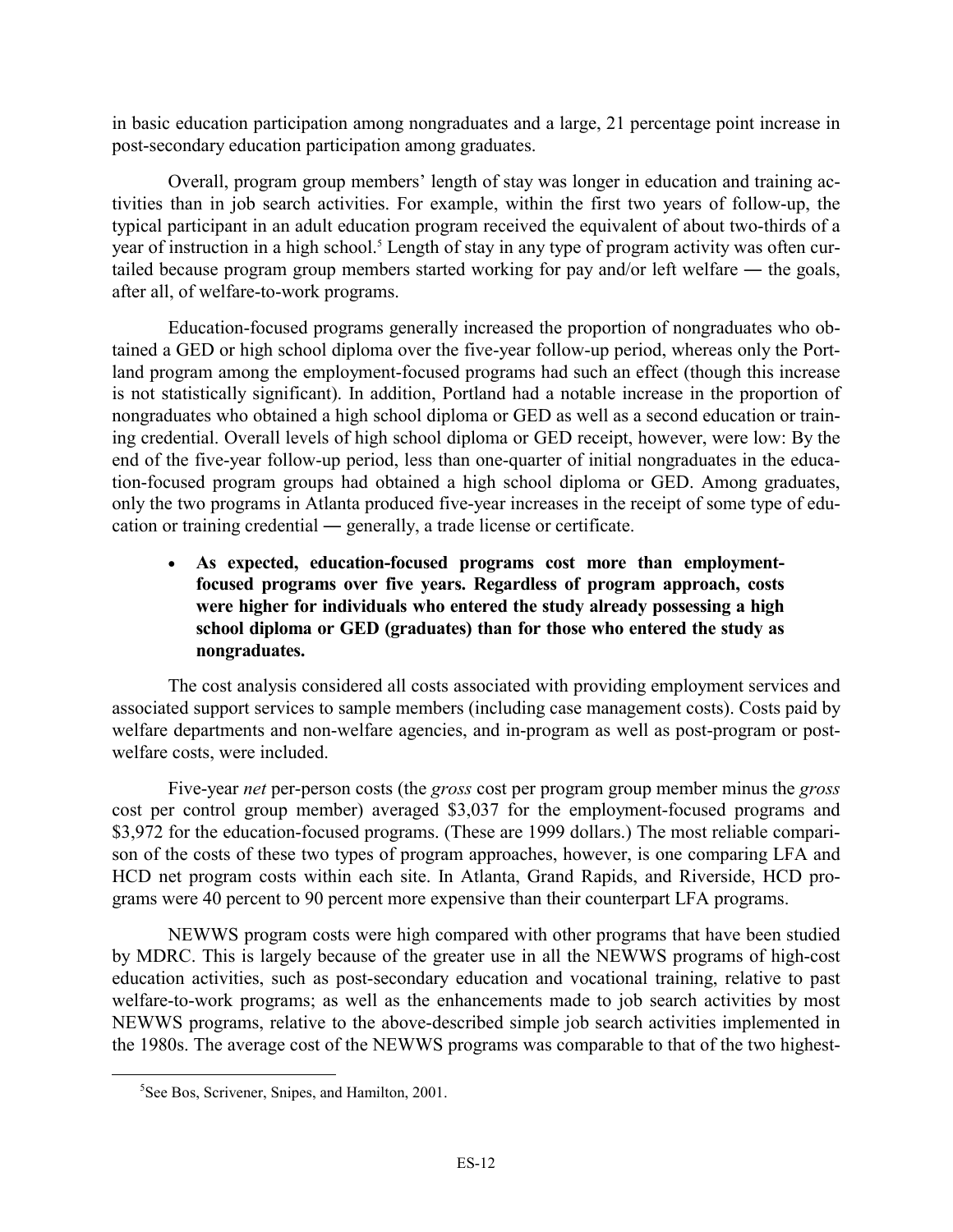cost California Greater Avenues for Independence (GAIN) programs, which operated in Alameda and Los Angeles Counties in the late 1980s and early 1990s.

# **VI. Five-Year Effects on Economic Outcomes for Adults**

# **A. Employment and Earnings**

# - **Most control group members worked at some point in the five-year follow-up period, without the assistance of a welfare-to-work program.**

 At the high end, 88 percent of control group members (in Grand Rapids) were employed at some point during the five-year follow-up period; at the low end, 79 percent (in Oklahoma City) and 66 percent (in Riverside) worked during this same time frame. In addition to illustrating the strong interest that welfare recipients have in going to work ― regardless of any welfareto-work program intervention — these figures suggest that there was little room left for programs to increase the proportion of program group members who "ever" worked. Employment levels for control group members grew steadily over the five-year follow-up period, although many control group members worked for less than one year and then experienced a spell of joblessness.

- **Nearly all 11 programs increased how much people worked and how much they earned, relative to control group levels, but the four employmentfocused programs generally produced larger five-year gains in employment and earnings than did most of the seven education-focused programs. Portland produced the largest, most consistent increases by far.** 

 Not surprisingly, given the high levels of employment for control group members, programs generally had little effect on the percentage of sample members who "ever" worked. However, in 9 of 11 programs, the program group worked during more calendar quarters on average than the control group; and in 9 of 11 programs, the program group averaged higher total earnings than their control group counterparts.

 Portland produced the largest, most consistent employment and earnings effects by far: Over five years, program group members worked 1.6 quarters more than control group members ― a 21 percent increase in employment duration ― and their average five-year earnings were about \$5,000 greater than those of control group members. (See Figure 1, which depicts the impacts, or program-control differences, on earnings for all programs.) Portland's program also produced the largest impacts on measures of stable employment and earnings growth among the 11 programs. Portland's success may have resulted from its unique combination of a focus on employment, the use of both job search and education, and an emphasis on finding good jobs. In addition, the program made extensive use of job development, and staff were experienced in operating welfare-to-work programs. Portland's relatively strong economy also may have contributed to the success of the program; however, other programs in localities where the demand for labor was similarly high did not do as well.

 The employment-focused LFA programs in Atlanta, Grand Rapids, and Riverside also affected employment and earnings, but less so than the Portland program. Five-year earnings gains ranged from about \$1,500 in Grand Rapids to about \$2,500 in Atlanta and Riverside. The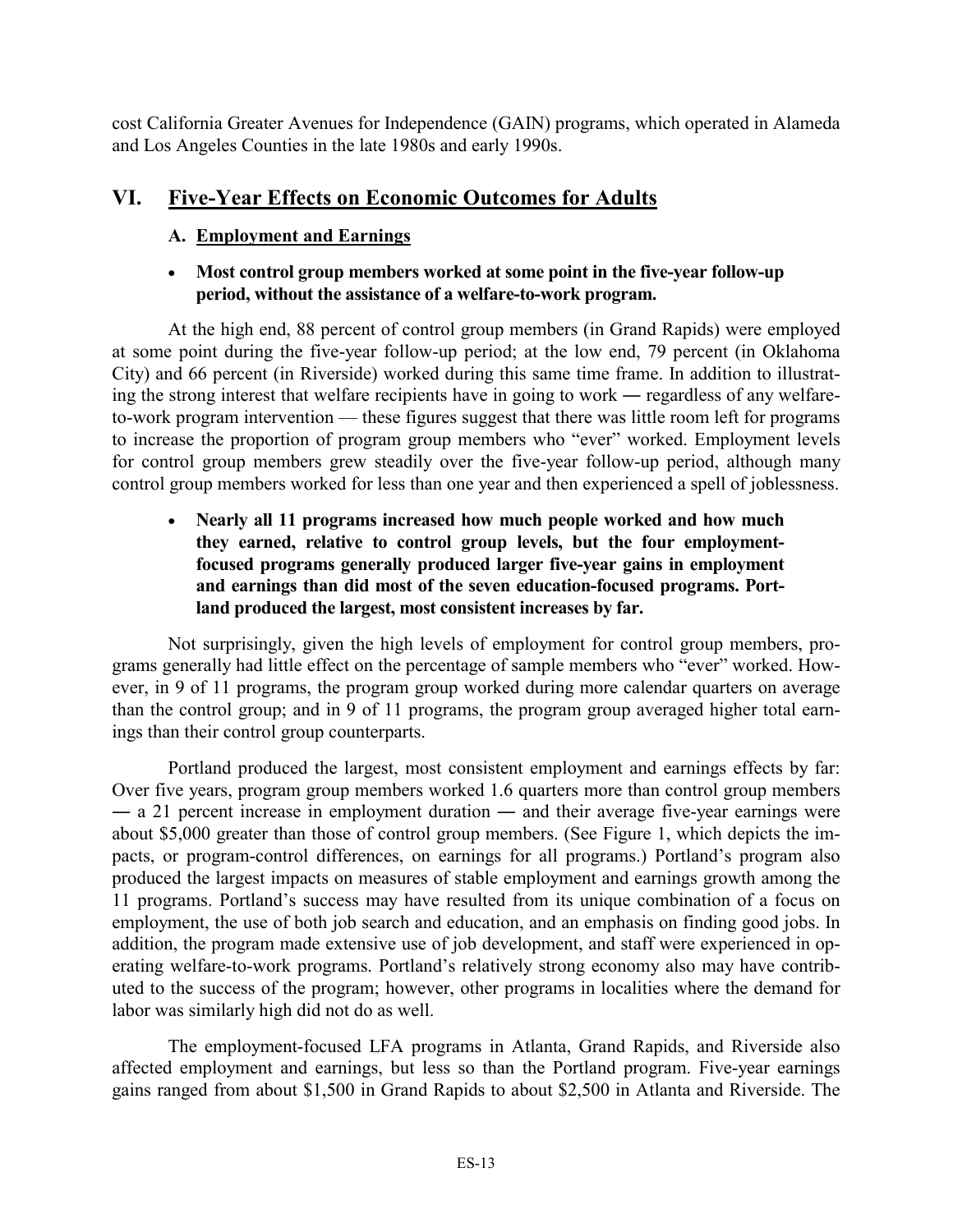#### **National Evaluation of Welfare-to-Work Strategies**

#### **Figure 1**

### **Program Impacts on Total Earnings in Years 1 to 5**





 Daggers (†) denote statistical significance for LFA-HCD differences: † = 10 percent; †† = 5 percent; ††† = 1 percent.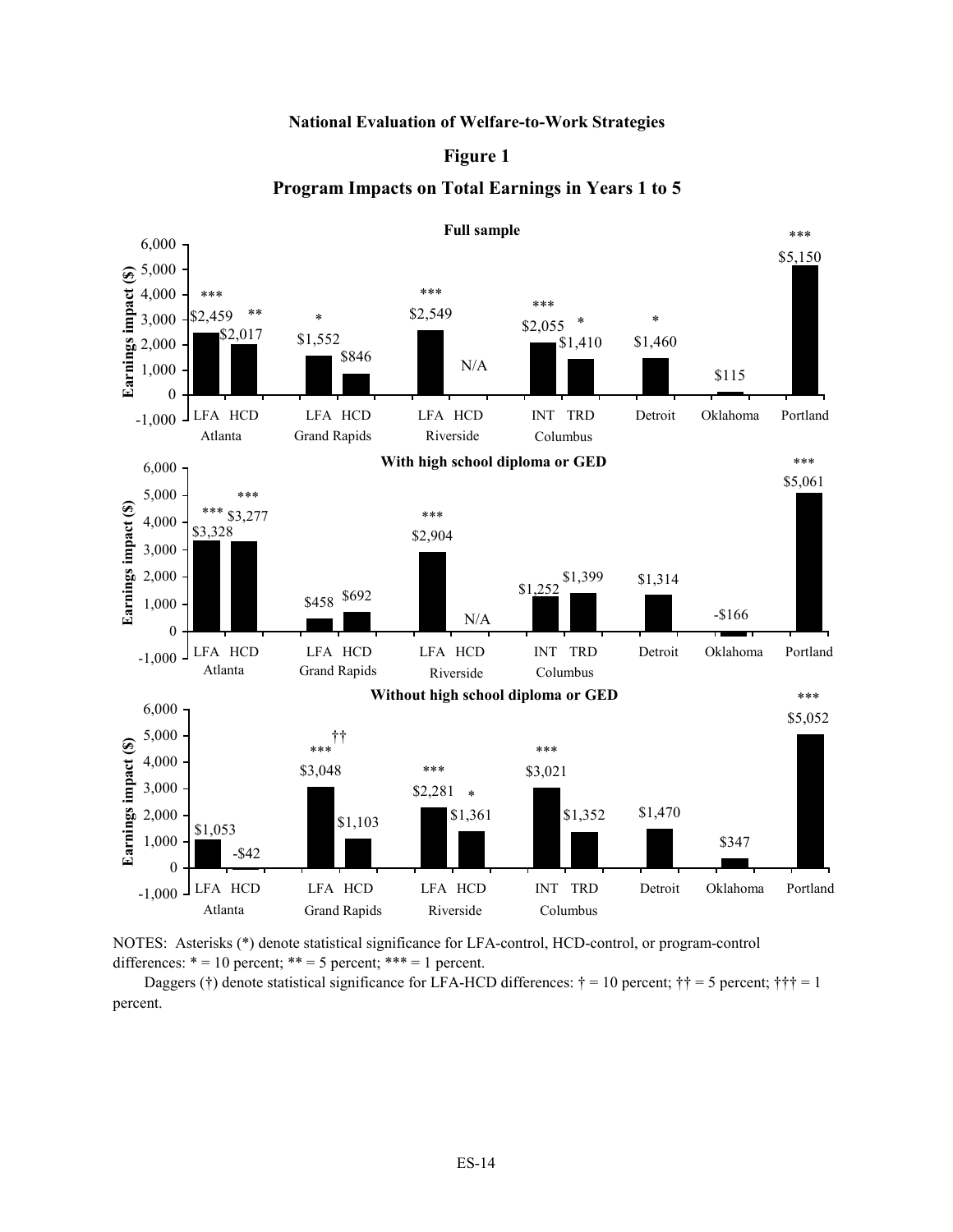programs also increased employment duration by an amount ranging from 0.7 quarter in Grand Rapids to 1.1 quarters in Riverside.

 The effects of the seven education-focused programs, as a group, were smaller than the effects of the employment-focused programs. Neither of the two programs with low enforcement of the participation mandate (Detroit and Oklahoma City) significantly affected employment. Among the other five education-focused programs, employment duration gains over five years ranged from 0.3 to 0.8 quarter, and earnings gains ranged from about \$800 to about \$2,000.

 Employment-focused programs produced effects almost immediately, whereas educationfocused programs generally did not have effects until more than a year after random assignment. In the middle of the follow-up period, most of the programs increased employment and earnings, but effects diminished during the final two years and were statistically insignificant for most programs by the end of year 5. (An example of this trend for the Grand Rapids LFA program can be seen by comparing the black bars and the white bars in Figure 2, and for the Grand Rapids HCD program by comparing the shaded bars and the white bars.) These results were especially disappointing for education-focused programs. As discussed above, education and training services were intended to help program group members eventually move into more stable and higherpaying jobs (compared with control group members and compared with those subject to employment-focused programs) in order to make up for forgone earnings early in the follow-up period. However, most programs ― education- or employment-focused — had little or no effect on measures of stable employment and earnings growth.

 A comparison of earnings impacts for nongraduates demonstrates more clearly the disappointing results for education-focused programs. For this subgroup, only two of the seven education-focused programs significantly raised five-year average earnings above control group levels, whereas three of the four employment-focused programs did so. The employment-focused program with the largest earnings impacts for nongraduates was Portland, however, which used a mix of initial activities that resulted in substantial use of education by nongraduates. Furthermore, the education-focused Columbus Integrated program led to earnings impacts among nongraduates that, along with those of the Grand Rapids LFA program, were the next-largest among all programs. This suggests that education activities, in some instances, may contribute to earnings impacts.

 Employment-focused programs, compared with education-focused ones, also more consistently increased the earnings of high school graduates above control group levels. Once again, however, the largest earnings impact for high school graduates was found for the Portland program, which substantially increased the use of post-secondary education among graduates.

- **Directly comparing the LFA and HCD programs in the three sites in which these programs were run side by side (thus using the most rigorous method for assessing the relative effectiveness of employment- and education-focused programs), employment and earnings levels over five years were largely similar for the two types of programs. Where there were differences between the two types of programs ― for early follow-up years or for a particular subgroup or outcome measure ― they were in favor of the LFA approach.**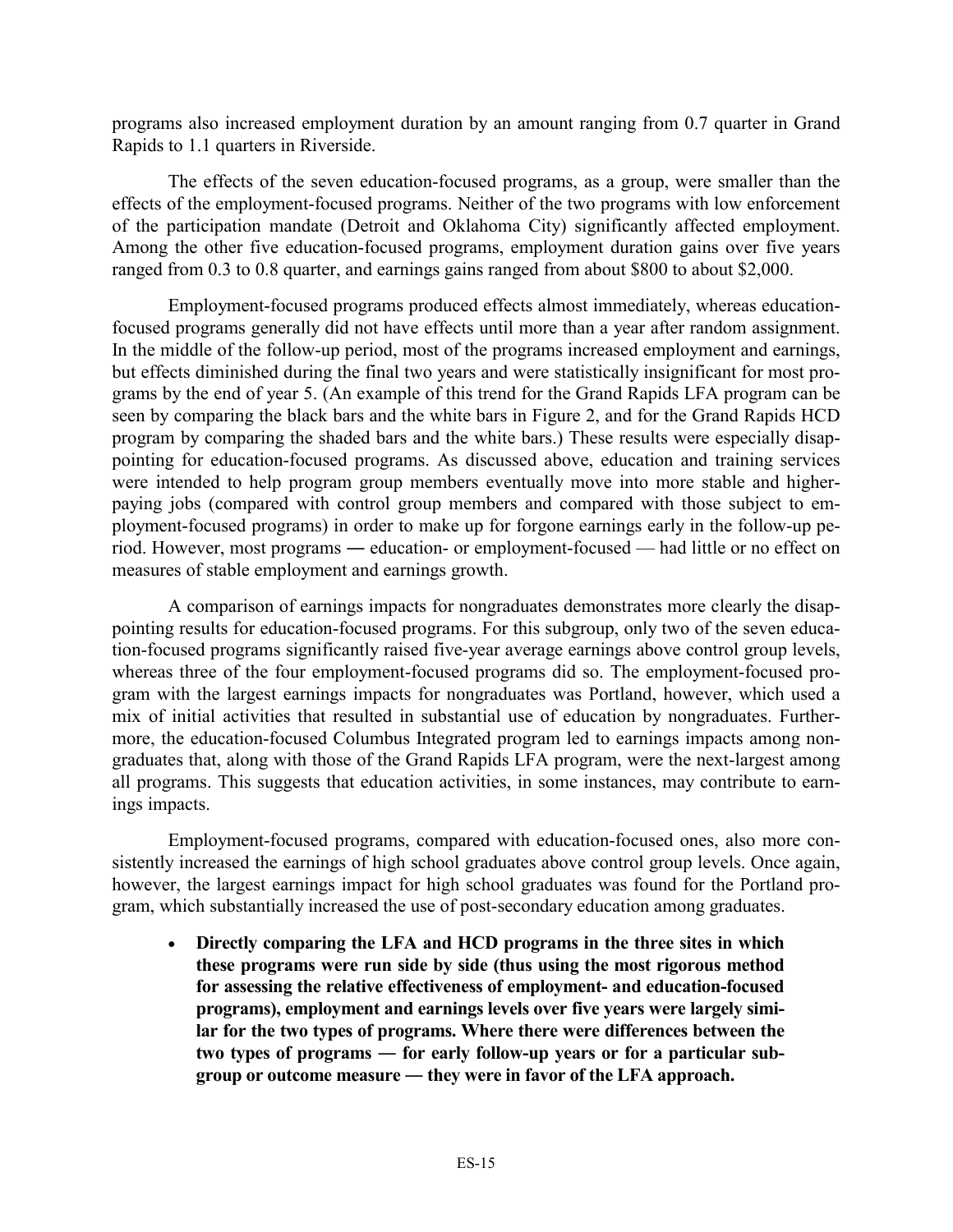**National Evaluation of Welfare-to-Work Strategies**

**Figure 2**

**Comparison of LFA, HCD, and Control Group Earnings Levels in Years 1 to 5: Grand Rapids Only**



NOTES: Asterisks (\*) denote statistical significance for LFA-control or HCD-control differences: \* =10 percent; \*\* = 5 percent; \*\*\* = 1 percent. Daggers (†) denote statistical significance for LFA-HCD differences:  $\dagger$  =10 percent;  $\dagger$  + = 5 percent;  $\dagger$  + + = 1 percent.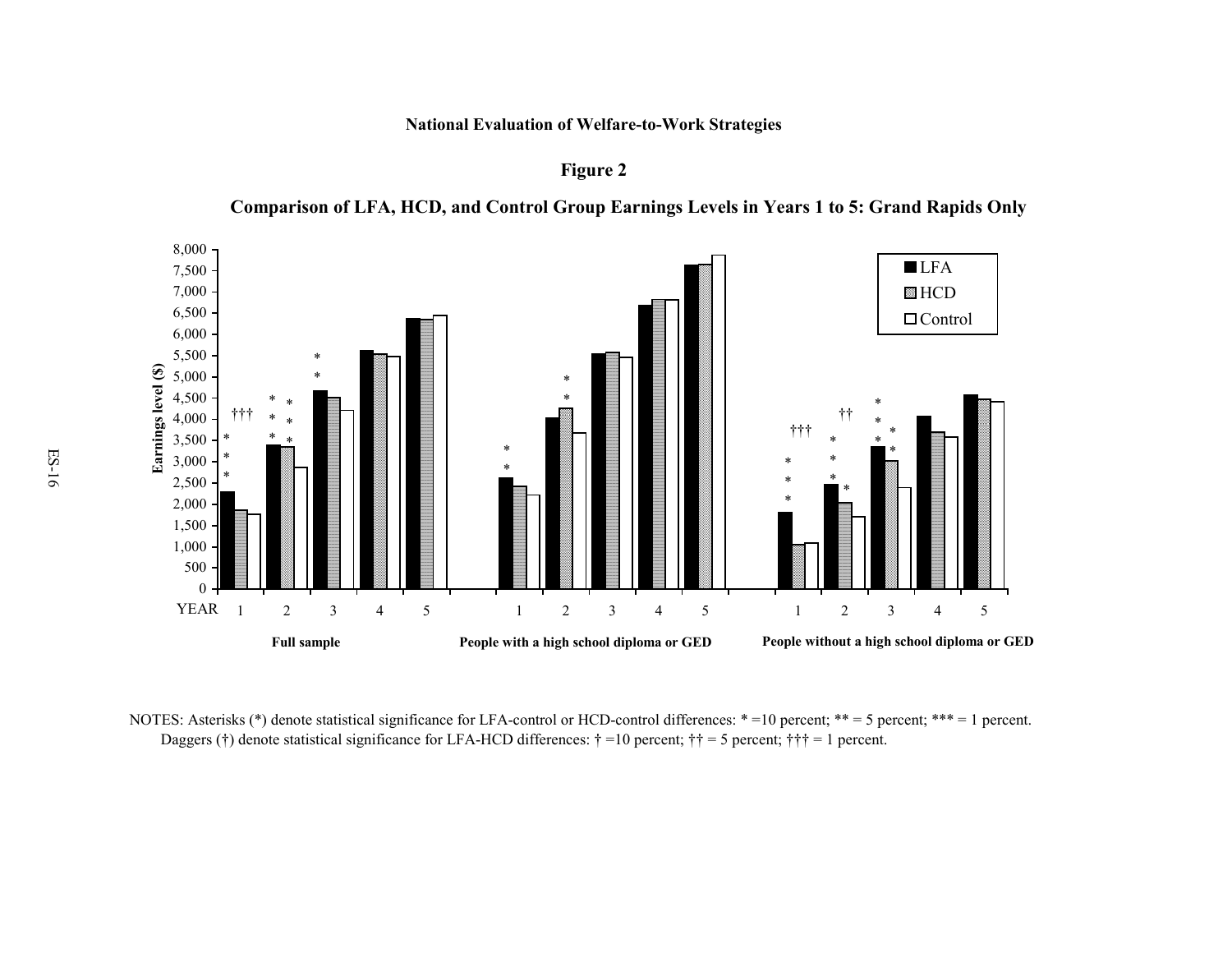Cumulatively, over the five-year follow-up period, few LFA-HCD differences in employment or earnings (that is, differential impacts) are found when both graduates and nongraduates are included in the calculations (see the top panel of Figure 1).<sup>6</sup> Year by year, however, there were some differences. The first set of bars in Figure 2, showing only the Grand Rapids site, illustrates these. LFA average per-person earnings were higher than those of the HCD sample members in at least year 1 in Grand Rapids as well as in Atlanta and Riverside. The gap between the two types of programs narrowed, however, in year 2 of follow-up in Grand Rapids and in Atlanta and in year 3 of follow-up in Riverside. In addition, there was one LFA-HCD difference for the full sample on the measure of average quarters employed: In Grand Rapids, the LFA group worked more quarters than did the HCD group. Notably, the HCD programs, relative to the LFA ones, did not produce more earnings growth over the follow-up period or increase the likelihood of employment in "good" jobs. Finally, the yearly trends suggest that the story would not change if longer follow-up were available.

- **Again directly comparing the LFA and HCD programs in the three sites in which these programs were run side by side, employment and earnings impacts were greater in the LFA programs than in the HCD programs among nongraduates. Among graduates, the two approaches produced similar impacts.** 

 As shown in the lower panel of Figure 1, two LFA programs and one HCD program produced five-year earnings increases, relative to control groups, for nongraduates; as shown in the middle panel of this same figure, a different set of two LFA programs and one HCD program produced five-year net earnings impacts for graduates.

 Contrary to expectations, earnings impacts generally were larger for nongraduates in LFA programs than in HCD programs. (Proponents of the HCD approach anticipated that educationfocused programs might be particularly effective for those without high school diplomas or GEDs, inasmuch as their lack of skills or credentials might inhibit employers from offering them jobs. But this did not turn out to be the case.) Among this subgroup, LFA-HCD differences in five-year earnings were \$920 in Riverside, \$1,095 in Atlanta, and \$1,945 in Grand Rapids. While only the Grand Rapids difference is by itself statistically significant, the average difference across the three sites is statistically significant at the 5 percent significance level. Furthermore, in no year of the follow-up were nongraduates' average earnings higher in HCD programs than LFA programs; rather, earnings were generally higher in the LFA programs, with statistically significant differences found in the early years of follow-up in every site. (See the last set of bars in Figure 2 for an illustration of this pattern in Grand Rapids.) Among graduates, earnings impacts were very similar in the two types of programs.

## **B. Welfare Receipt and Payments**

- **The majority of control group members in all sites were off the welfare rolls as of the end of the five-year follow-up period, without the assistance of a welfare-to-work program.** 

 <sup>6</sup> <sup>6</sup>Note that, in all the figures, "daggers" indicate statistically significant differences between the LFA and HCD impacts.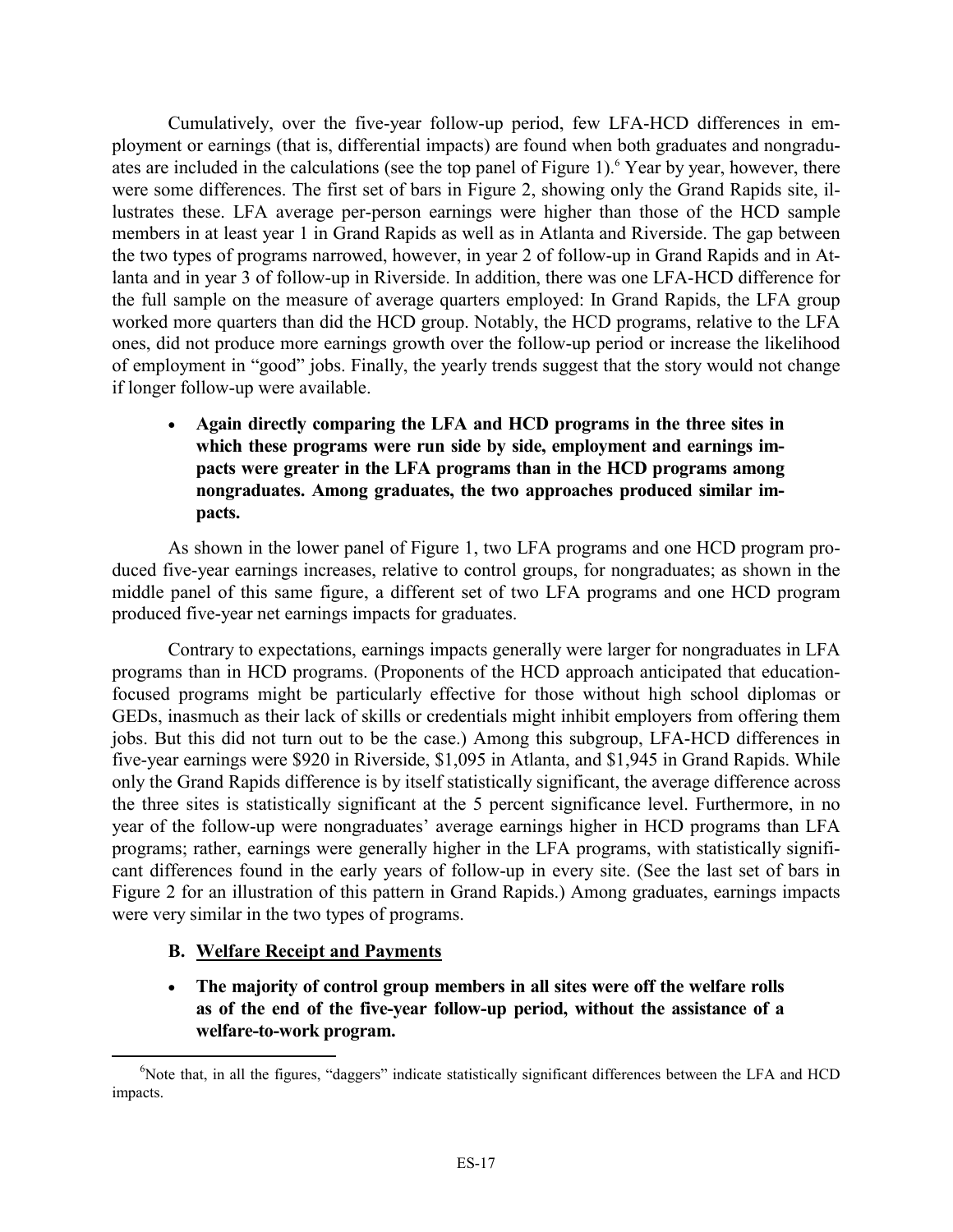The average control group member remained on assistance for about two to three years during the five-year follow-up period. Levels of welfare receipt fell steadily over time for control group members, reflecting "normal" welfare exits. Welfare receipt reached particularly low levels in Columbus and Portland, where less than 20 percent of control group members were receiving a welfare payment at the end of year 5.

- **All programs reduced months on welfare and Food Stamps as well as welfare expenditures over five years, relative to control levels, with most programs leading to relatively large welfare savings. Welfare reductions were not consistently larger in the employment-focused programs than in the educationfocused ones.** 

 All programs had an effect on the number of months that people received welfare. On average, employment- and education-focused program group members received AFDC or TANF assistance for two to six fewer months than their control group counterparts.

 All programs also reduced total welfare payments below control group levels, and most produced savings of 10 percent or more (a historically large effect). (See Figure 3.) For many programs, welfare savings were larger and more persistent than earnings gains: Few programs continued to affect employment and earnings in year 5, but most programs continued to generate welfare savings at the end of year 5. This finding implies that some program group members who exited welfare for employment early in the follow-up did not return to assistance after leaving employment, even though they may have been eligible to do so. It is possible that the national welfare climate in the aftermath of the federal welfare reform legislation of 1996 contributed to this pattern, and since more program than control group members left welfare in the early years of follow-up (before enactment of the legislation), the climate may have had more of an effect on program than control group members.

 Welfare savings were generally larger for programs that had greater effects on earnings, but they varied for other reasons as well. Total payments were reduced more in higher-grant sites such as Riverside, Portland, and Grand Rapids and were reduced less in lower-grant sites such as Atlanta. In addition, welfare benefits were reduced more in sites that strictly enforced program participation mandates, such as Columbus and Grand Rapids, but benefits were reduced relatively little in sites that did not enforce mandates, such as Detroit.

 The programs had similar welfare impacts for high school graduates and nongraduates. Most programs produced welfare savings for both groups, and there is little evidence that the effects were larger for one group than the other: In five programs, welfare savings were larger for graduates, but in five other programs, welfare savings were larger for nongraduates.

 Over five years, program group members in all programs spent less time on Food Stamps and on average received smaller Food Stamp payments than control group members. Food Stamp impacts were generally smaller than welfare payment impacts, however, because some program group members appropriately continued to receive Food Stamps after they left welfare.

• In the three LFA-HCD sites, LFA sample members left welfare at a slightly **faster pace than HCD sample members in the first year of follow-up, but the gap narrowed in subsequent years. Only in one site did the LFA and HCD**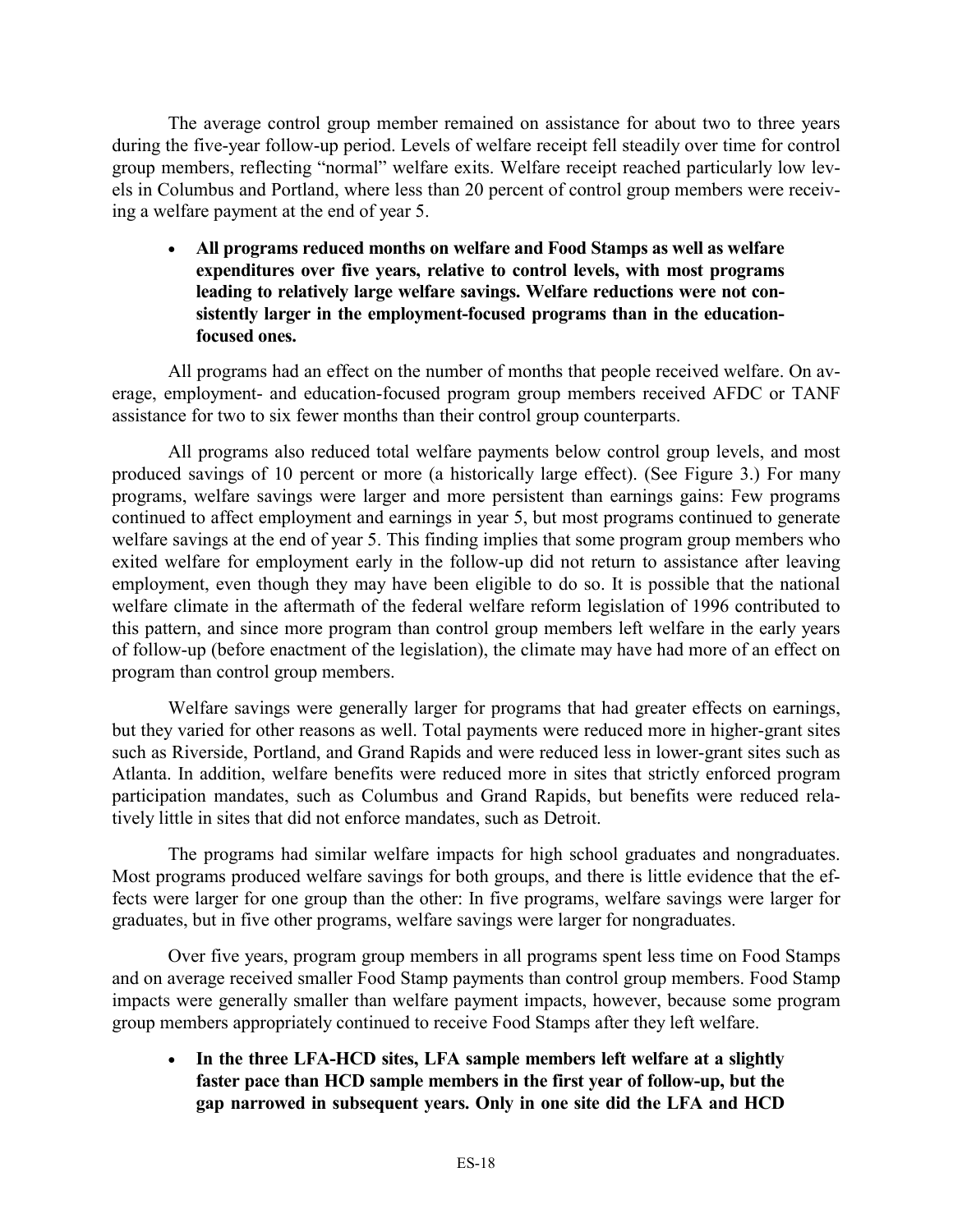#### **National Evaluation of Welfare-to-Work Strategies**

### **Figure 3**

### **Program Impacts on Total Welfare Payments in Years 1 to 5**



NOTES: Asterisks (\*) denote statistical significance for LFA-control, HCD-control, or program-control differences:  $* = 10$  percent;  $** = 5$  percent;  $*** = 1$  percent.

Daggers (†) denote statistical significance for LFA-HCD differences:  $\dagger = 10$  percent;  $\dagger \dagger = 5$  percent;  $\dagger \dagger \dagger = 1$ percent.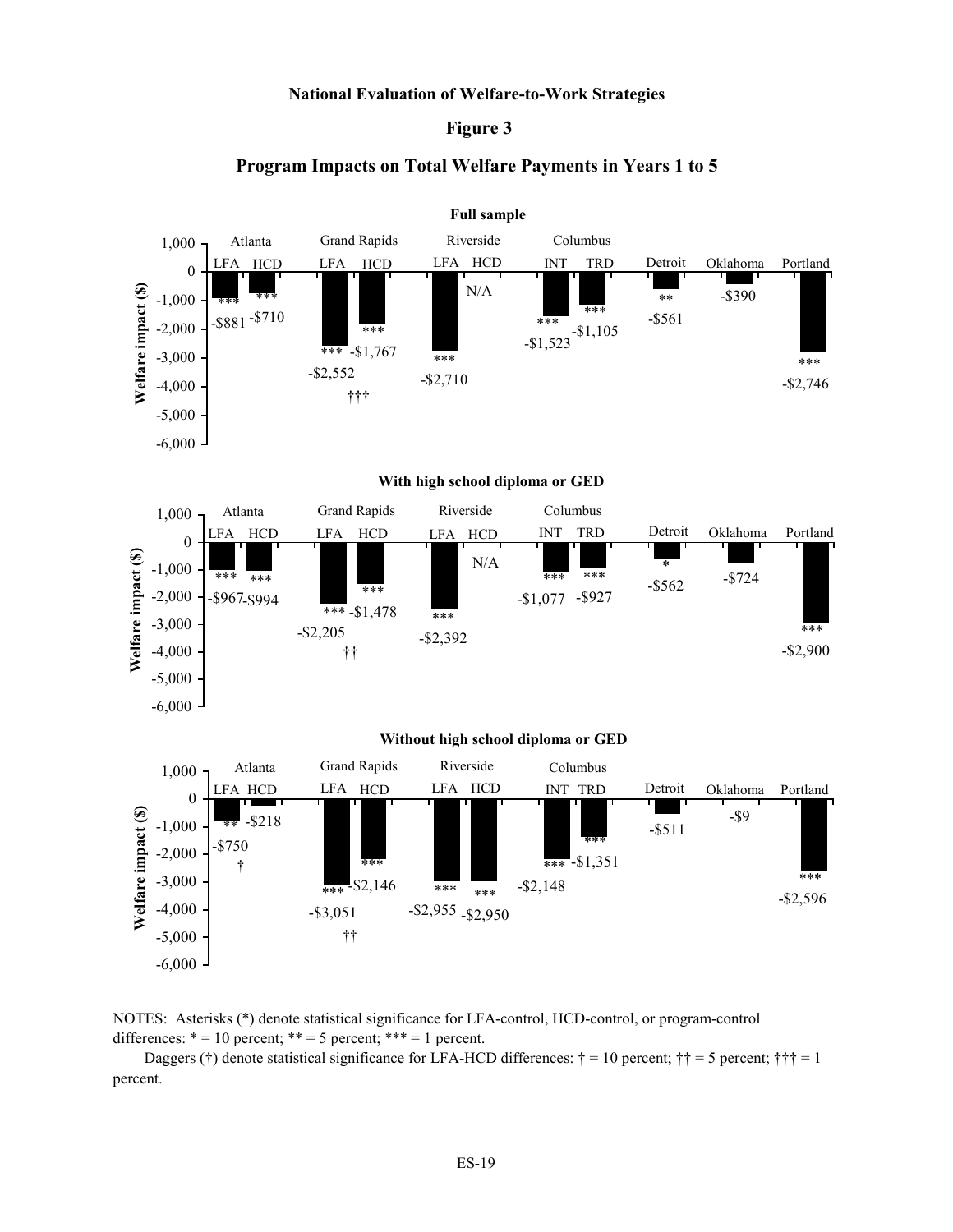### **programs differ with respect to the number of months on welfare or welfare expenditures over five years. In this site, welfare months and expenditures were lower in the LFA program than the HCD program.**

 Cumulatively, over the five-year follow-up period, a statistically significant LFA-HCD difference (differential impact) in welfare expenditures was found in only one site (Grand Rapids), where the LFA program produced savings of \$785 more than the HCD program (see Figure 3) and where the average number of months in which welfare or Food Stamps were received also was lower in the LFA program. In Grand Rapids, this pattern held for graduates as well as nongraduates. In Atlanta, welfare expenditures and months on welfare were lower for the LFA programs than for the HCD programs, but these differences are statistically significant only among the Atlanta nongraduates. In Riverside, the LFA and HCD programs led to similar reductions in welfare receipt and expenditures for nongraduates. The fact that in all three sites LFA sample members left welfare more quickly than HCD sample members represents a clear advantage in an environment where federally funded welfare months are time-limited.

# **C. Combined Income**

- **The combined income from earnings, welfare and Food Stamp payments, and Earned Income Tax Credits for control group members was low. On the positive side, over the five years, program group members received a larger portion of such combined income from earnings, compared with the control group. The programs, however, were largely unable to increase total combined income. Income impacts varied more by site than by program approach, but, among nongraduates in the three LFA-HCD sites, those in the LFA program groups had higher combined income than those in the HCD program groups.** 

 Both employment- and education-focused programs helped sample members become more self-sufficient relative to the control group by increasing employment and earnings and reducing public assistance. As a result of these changes, program group members received a higher percentage of their income from earnings, compared with the control group. This impact averaged about 4 percentage points across all programs but was somewhat larger for employmentfocused programs, especially the Portland one, than for education-focused programs.

 Program group members, however, received about the same amount of income as their counterparts in the control group. Two programs ― one employment-focused and the other education-focused ― led to especially large decreases in welfare and Food Stamp payments and to decreases in combined income. In general, program effects on combined income were less positive (larger decreases or smaller increases) for nongraduates than for graduates. In addition, among nongraduates, LFA programs did better than HCD programs. Among nongraduates in the LFA-HCD sites, a simple average of the impacts across the three sites indicates that the three LFA programs as a group resulted in almost \$1,000 more in combined income over five years than the HCD programs, a statistically significant difference.

 Including estimates of sample members' Earned Income Tax Credits and payroll taxes did not change the above results. (These findings do not account for program effects on other possi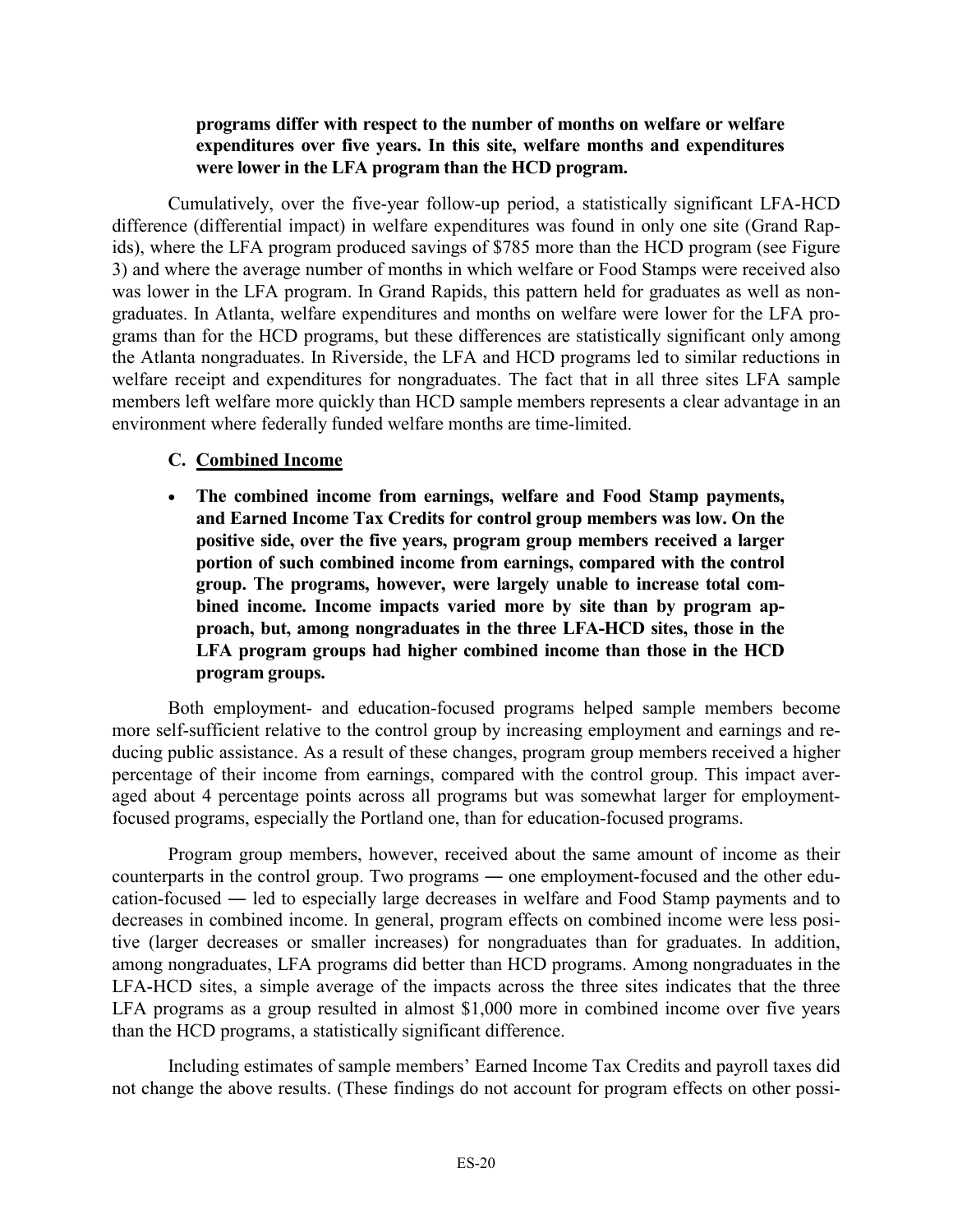ble sources of income, such as child support payments or unemployment insurance benefits or income from spouses, partners, or other household members. The available data, however, suggest that the inclusion of these other income sources would have changed the impact estimates very little, if at all.)

# **D. The "Most Disadvantaged" Subgroup**

# - **Neither employment-focused nor education-focused programs consistently had the largest earnings impacts for sample members who could be considered the "most disadvantaged."**

 As discussed above, FSA programs were required to target welfare-to-work resources on individuals at greatest risk of long-term welfare dependency. The NEWWS Evaluation was designed to determine which types of employment-preparation services provide the greatest benefit to at-risk populations.

 In several respects, both employment- and education-focused programs were successful. Most programs raised earnings above control group levels for sample members with serious barriers to employment, such as no recent work history and a lengthy history of prior welfare receipt. Similarly, in most programs, the most disadvantaged group members ― welfare recipients who did not have a high school diploma or GED, who had a history of welfare receipt, and who had not worked recently ― earned more on average than their counterparts in the control group. Differences for several of these programs are small, however, and are not statistically significant.

 In Atlanta and Grand Rapids, the LFA programs, compared with the HCD ones, led to considerably higher earnings impacts for the most disadvantaged sample members ― especially in Atlanta, where the HCD program had no effect on this subgroup. However, earnings increases for this subgroup (relative to the control group) were similar for the two programs in Riverside.

 Although the more disadvantaged groups had higher earnings as a result of most NEWWS programs, they still earned very little. In addition, most programs reduced welfare and Food Stamps by a larger margin than they increased earnings. As a result, programs did not raise the combined income of the most disadvantaged recipients above control group levels.

# **VII. Benefit-Cost Analysis**

 The benefit-cost analysis extends the findings on program impacts and costs presented above. It considers program effects on additional outcomes, such as fringe benefits from employment, income and sales taxes, Medicaid expenditures, and the administrative costs of transfer programs. These additional outcomes were estimated or imputed from administrative records and published data. The analysis also considers program effects from the standpoint of sample members (referred to as the *welfare sample perspective*) and of government (referred to as the *government budget perspective*).

 The benefit-cost analysis from the welfare sample perspective considers (in a more comprehensive way than presented above) whether programs increased program group members' income ― from any source — relative to the control group. (While society generally favors earnings over welfare payments, the benefit-cost analysis from the welfare sample perspective does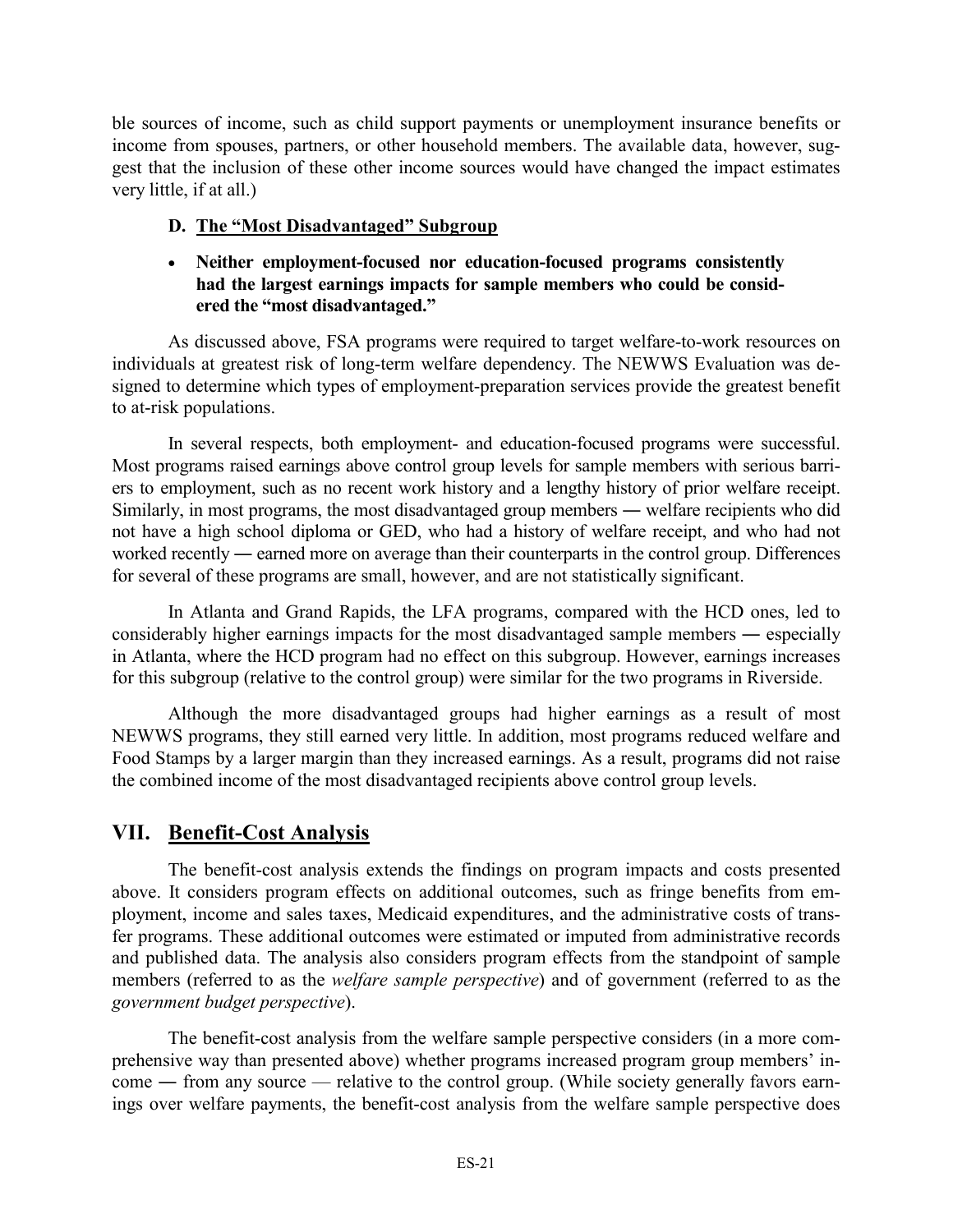not favor either income source.) The welfare sample derives a net gain from a welfare-to-work program if the program increases earnings (plus fringe benefits) by an amount that exceeds the sum of the welfare, Food Stamp, and Medicaid benefits lost and the increase in taxes paid (net of Earned Income Tax Credits).

 From the government budget perspective, in contrast, increases in tax revenues and reductions in benefits are a net gain. The government budget perspective also counts as benefits any savings in administrative costs from reductions in receipt of transfer payments. These gains are compared with the program-control group difference in cost, that is, with the net cost of providing employment-related services.

 Programs may lead to net gains from both the welfare sample and the government budget perspectives; they may also lead to net losses from both perspectives. Other times, programs may benefit either the welfare sample or the government budget.

# - **From the benefit-cost perspective of the welfare sample, most of the 11 programs resulted in financial losses. From the perspective of government budgets, the majority of the programs saved the government about as much as they cost.**

 From the benefit-cost perspective of the welfare sample, most of the 11 programs produced net financial losses. Moreover, gains were close to zero in the few programs that resulted in them. (See Table 2.) In contrast, from the benefit-cost perspective of government budgets, the majority of programs broke even (that is, saved the government only slightly more or slightly less than they cost), a few produced clear savings, and one produced a clear cost. Government budget savings in several programs were larger for nongraduates than for graduates.

- **Directly comparing the benefit-cost results for LFA and HCD programs shows that full-sample results were similar ― from the perspective of the**  welfare sample — for both programs within each of the three sites. Non**graduates, however, uniformly experienced losses, which in each site were greater in the HCD programs than in the LFA programs. From the government budget perspective, returns to investments in each site were greater in LFA than HCD programs.** 

 From the perspective of welfare sample members, neither LFA nor HCD programs consistently yielded gains or losses. (See Table 2.) Rather, in each site, both programs produced either a net loss for all enrollees (in Grand Rapids and Riverside) or a gain close to zero (in Atlanta). Nongraduates, however, experienced losses over the five years in both types of programs, but the losses were consistently greater in the HCD than the LFA programs. For graduates, results were mixed.

 From the standpoint of government budgets, neither LFA nor HCD programs consistently produced budget savings or losses. In every site, however, for all sample members as well as for nongraduates and graduates, five-year government budget savings were greater, or losses were smaller, for the LFA programs. (See Table 2.) The differences between the gains or losses for the LFA and HCD programs within each site were quite large, particularly in Atlanta and Grand Rapids.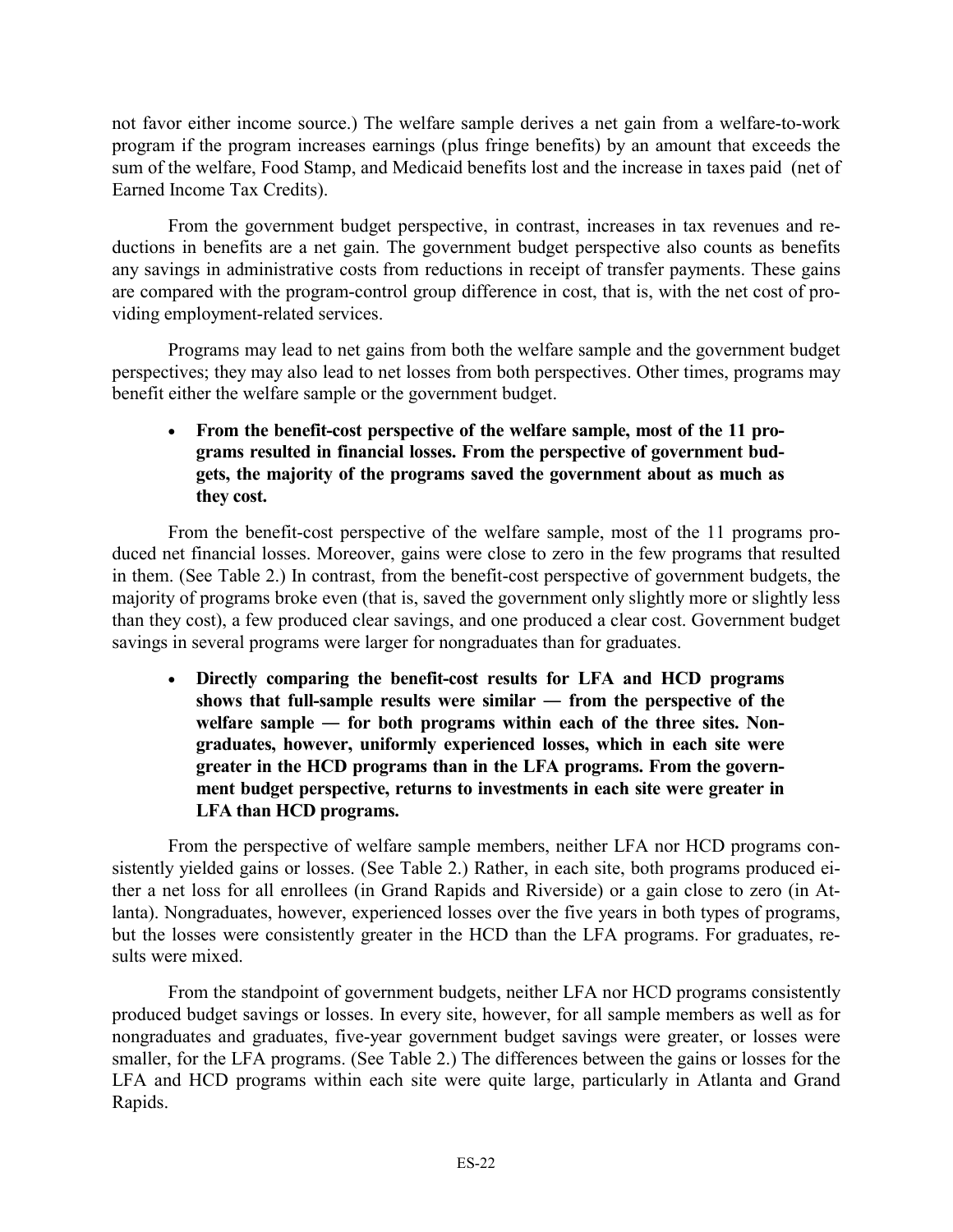### **National Evaluation of Welfare-to-Work Strategies**

#### **Table 2**

#### **Estimated Net Gains and Losses per Program Group Member Within a Five-Year Follow-Up Period (in 1999 Dollars)**

|                                                                        | Atlanta             |                   | Grand Rapids |            | Riverside | Columbus            |          |                        |         |          |
|------------------------------------------------------------------------|---------------------|-------------------|--------------|------------|-----------|---------------------|----------|------------------------|---------|----------|
| Sample and Perspective                                                 | <b>LFA</b>          | <b>HCD</b>        | <b>LFA</b>   | <b>HCD</b> | LFA       | <b>HCD</b>          |          | Integrated Traditional | Detroit | Portland |
| <b>From the Welfare Sample Perspective</b>                             |                     |                   |              |            |           |                     |          |                        |         |          |
| <b>Full sample</b><br>Net gain (net loss)                              | 162                 | 471               | (2,254)      | (1,957)    | (1,145)   | N/A                 | (1, 491) | (1,076)                | 262     | (615)    |
| People with high school<br>diploma or GED<br>Net gain (net loss)       | 358                 | 1,112             | (2,859)      | (1,359)    | (646)     | N/A                 | (1,090)  | (693)                  | 303     | (1,751)  |
| People without high school<br>diploma or GED<br>Net gain (net loss)    | (215)               | (432)             | (1, 479)     | (2,812)    |           | $(1,465)$ $(2,951)$ | (2,286)  | (1,876)                | 207     | 1,084    |
| <b>From the Government Budget Perspective</b>                          |                     |                   |              |            |           |                     |          |                        |         |          |
| <b>Full sample</b><br>Net savings (net cost)                           |                     | $(770)$ $(3,259)$ | 2,908        | (308)      | 1,545     | N/A                 | 244      | (646)                  | (329)   | 5,235    |
| People with high school<br>diploma or GED<br>Net savings (net cost)    |                     | $(72)$ $(1,869)$  | 1,839        | (1,373)    | 2,057     | N/A                 | (1, 412) | (1,375)                | (1,036) | 6,305    |
| People without high school<br>diploma or GED<br>Net savings (net cost) | $(1,999)$ $(5,700)$ |                   | 5,564        | 1,096      | 1,278     | 606                 | 2,200    | 811                    | 437     | 2,787    |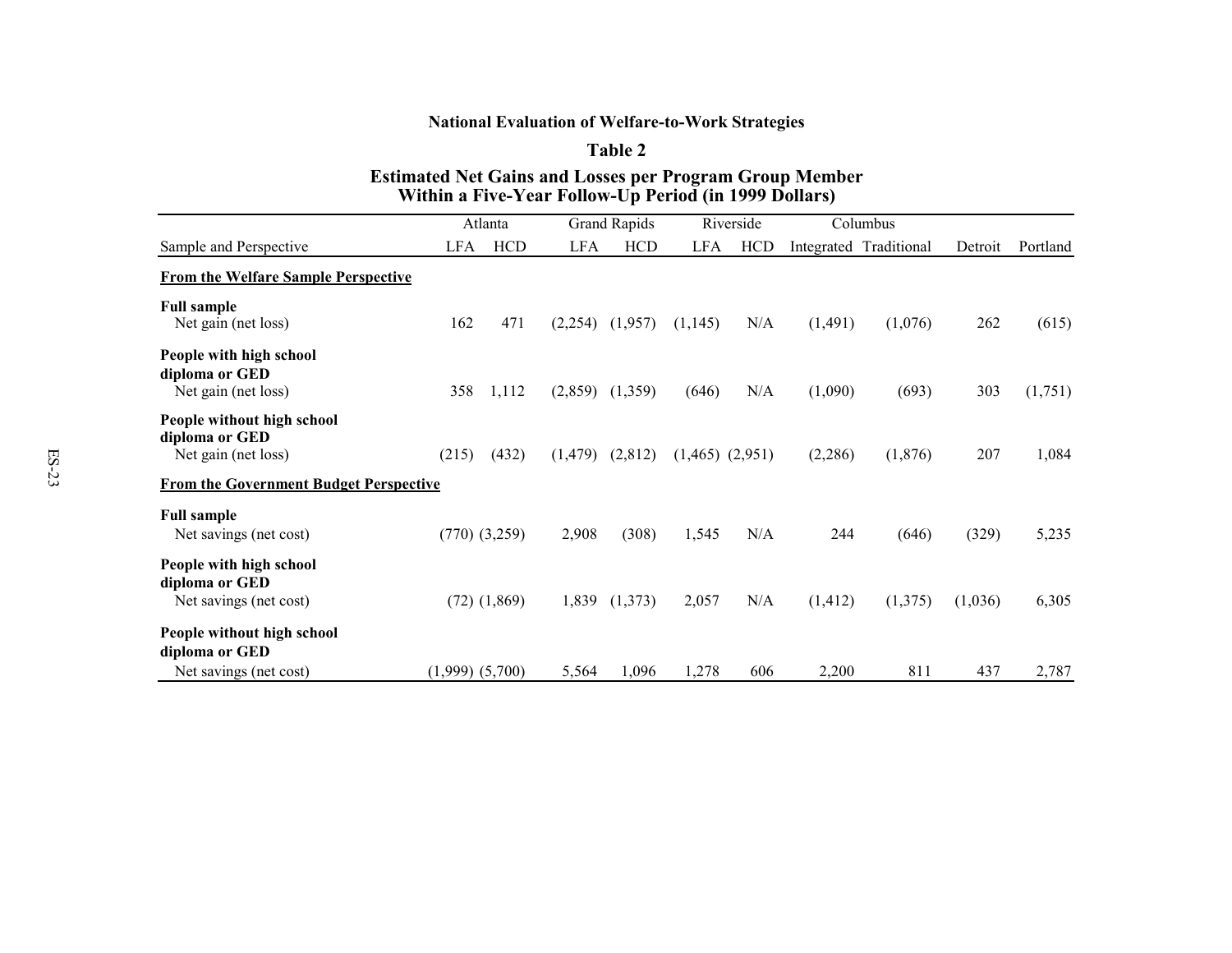## - **Compared with the returns to government budgets per net dollar invested in previously studied welfare-to-work programs, the NEWWS programs' government budget returns are similar, if not higher.**

 To facilitate comparisons with the benefit-cost results of previously studied welfare-towork programs, an additional measure of the cost-effectiveness of the NEWWS programs from the government budget perspective was used. This measure, called the *return to budget per net dollar invested*, is calculated by dividing the gains (taxes and savings in transfer payments and associated administrative costs) by the total net costs of services. Using this metric, government budgets come out ahead if programs produce more than a dollar's worth of additional revenues and savings for each dollar spent on employment-related services for program group members (compared with control group members).

 Using this measure, the Portland program and the Grand Rapids LFA program both produced over \$2.00 in increased revenue and savings for every additional dollar spent on program group members. The Riverside LFA program also produced a considerable return, \$1.47 per dollar invested. The Grand Rapids HCD and the Columbus Integrated programs essentially caused the government to break even (\$0.92 to \$1.06). The Atlanta, Detroit, and Columbus Traditional programs were not as successful, returning considerably less than one dollar for each dollar invested, ranging from \$0.41 in the Atlanta HCD program to just over \$0.80 in the other programs. The average return across all the programs was \$1.29.

 On average, these results are more positive than those found in benefit-cost analyses of prior, recent programs. The California GAIN programs, for example, had returns to government budgets that ranged from a low of \$0.17 per dollar invested (Tulare County) to a high of \$2.84 (Riverside County). The average across all counties in the GAIN evaluation was \$0.76. The return on investments in the two NEWWS programs that were most successful from a government budget perspective — Portland (\$2.83) and Grand Rapids LFA (\$2.46) — compare favorably with previously studied programs that had high government budget returns: the Riverside GAIN program and the mid-1980s San Diego Saturation Work Initiative Model (SWIM) program, which returned \$2.84 and \$2.34, respectively.

# **VIII. Effects on Family Circumstances and Children's Well-Being**

 No aspects of the welfare-to-work programs studied as part of the NEWWS Evaluation were designed to directly change family circumstances — for example, to specifically affect marriage or fertility rates or to improve child well-being in specific ways. Theoretically, however, the programs could indirectly affect family circumstances or children through their impacts on such adult outcomes as educational attainment, employment, earnings, welfare status, and income. Data on five-year family and child outcomes are available for seven programs in four sites (Atlanta, Grand Rapids, Riverside, and Portland). The evaluation examined the net impacts on family circumstances and child well-being, that is, increases or decreases relative to the situations among control group members.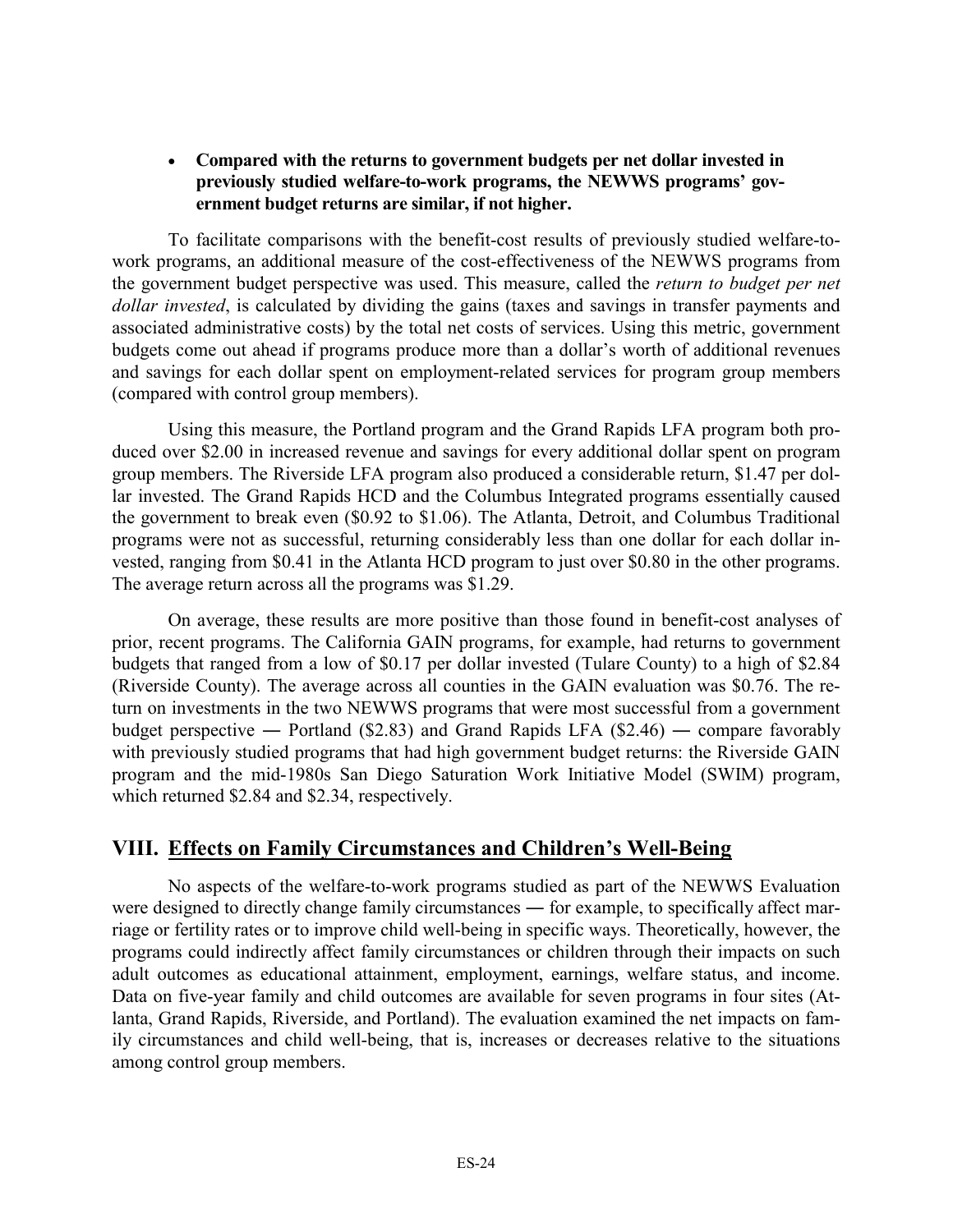- **As of the end of the five-year follow-up period, no programs increased or decreased adults' or dependent children's health care coverage. Only two programs ― the ones in Riverside ― increased the use of Transitional Medicaid at any point over five years.** 

 From 70 percent to 80 percent of sample members had health care coverage at the end of follow-up year 5, and most of them had coverage through public sources, such as Medicaid or other public programs, rather than through private sources, such as employers' health plans. All of those who did not have coverage had left welfare. (Many received Transitional Medicaid but were not able to find alternative coverage when their transitional benefits expired.) None of the programs had an impact on health care coverage for adults or children, although most programs, because they increased employment, led to a shift from public to private coverage. The two programs in Riverside increased the use of Transitional Medicaid during the follow-up period, but neither program led to a gain in coverage as of the end of five years.

- **Over the five years, the programs had no effect on marriage rates and few effects on household composition and living arrangements. The programs did lead to program-control group differences on measures of one aspect of the quality of relationships. In particular, program group members, compared with control group members, were less likely to report experiences with physical abuse during the last year of follow-up. There were no impacts on other measures of nonphysical abuse or job-related harassment.** 

 The Grand Rapids LFA and HCD programs led to the largest effects on living arrangements. This site's two programs increased the likelihood that people would move (and move more than once), primarily to attain better housing. In addition, the Grand Rapids HCD program increased home ownership.

 Information about abuse by intimate partners or others and about barriers to work put up by intimate partners or others is available for a subset of sample members ― those who entered the study with a preschool-age child ― in three sites (Atlanta, Grand Rapids, and Riverside), covering six programs. Similar percentages of program and control group members in these sites reported experiencing harassment, abuse (physical or otherwise), or other types of deterrence from working at some time in their lives. More positive results, however, were found at the end of the follow-up period. During follow-up year 5, reported rates of any abuse by intimate partners among control group members ranged from 19 percent to 22 percent. All six programs decreased reports of physical abuse (such as hitting) by intimate partners, by 3 to 6 percentage points, although the decreases are statistically significant only in the Atlanta LFA, Grand Rapids HCD, and Riverside LFA programs. There is some evidence that these reductions in reports of abuse were fostered by increases in employment (which may have increased individuals' self-esteem or self-efficacy, ameliorated family stress, or simply reduced the amount of time that individuals spent with partners) and by program caseworker attention to support services. Notably, this evaluation did not try to identify women who might be in imminent danger related to abuse. For some women, work may lead to greater safety. For others, however, especially those in imminent danger of abuse, employment at a time of risk may not have such positive results, and such a risk may make it difficult for them to work or comply with welfare-to-work program requirements.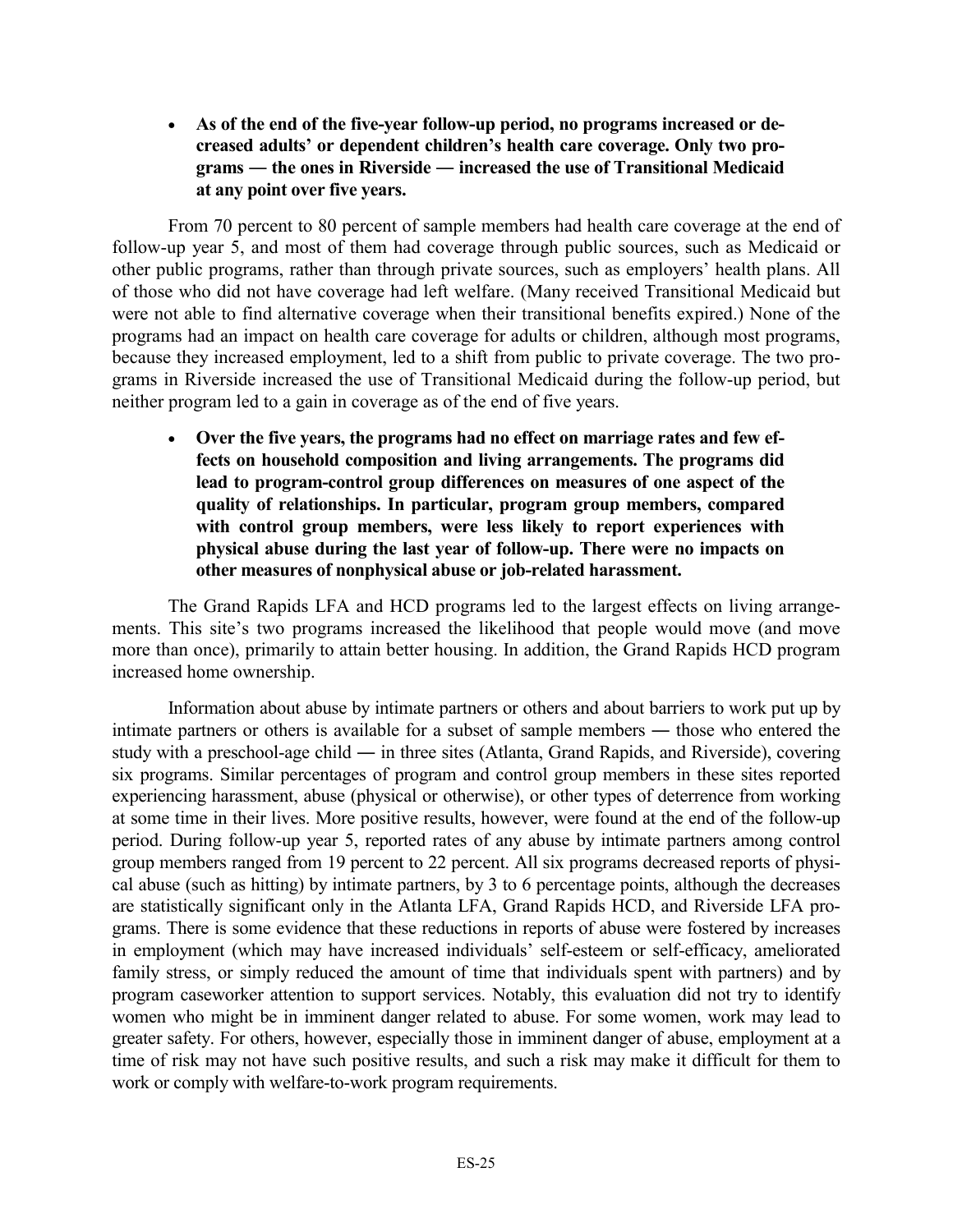### - **Program effects on the use of child care diminished over time.**

 As discussed above, both employment- and education-focused programs increased employment levels and earnings during the early years of follow-up, but impacts grew smaller thereafter. The longer-term effects on use of child care for employment reflect these trends. During the first two years after random assignment, all four employment-focused programs plus three education-focused programs produced moderate to large increases in child care use while employed. However, at the five-year mark, only Portland's program increased (by 7 percentage points) child care use during sample members' most recent job. (It should also be remembered that most children who were studied intensively early in the follow-up were attending school by the end of year 5.)

 A higher percentage of program group members received transitional child care benefits after random assignment, although the increase is statistically significant only for the two programs in Atlanta and the Riverside LFA program. This increase occurred because a higher percentage of program group members left welfare for employment (and became eligible for transitional benefits) and because program group members who became eligible for benefits more often received them than their counterparts in the control group.

 The analysis also considered whether programs led to greater child care use for any purpose at the end of follow-up or otherwise altered how children spent their time. This issue was examined for a subset of sample members — those who entered the study with a preschool-age child ― in six programs. Of these six, only one (the Riverside LFA program) had an effect on recent child care use ― a decrease of 5 percentage points in the use of formal care. In addition, both programs in Riverside reduced the time that the 8- to 10-year-old children spent with their mothers, and these programs increased the time that these children spent with another adult.

#### - **The programs led to impacts on a small number of measures of child wellbeing among children who were preschool age at random assignment (for whom in-depth data are available). These impacts varied in size and direction, and they varied by site more often than by welfare-to-work approach.**

 The three-site Child Outcomes Study that was nested within the larger NEWWS Evaluation included nearly 50 measures of children's academic functioning, health and safety, and social skills and behavior for children who were preschool age at study entry in six programs, providing about 300 program-control group comparisons. About 15 percent of these tests yielded statistically significant differences ― a relatively small percentage, but more than would be expected by chance.

 Most commonly, each of the six programs affected young children's social skills and behavior, but in different ways. The two Atlanta programs led to favorable impacts: both a higher percentage of positive behaviors, such as being sensitive to others or making friends, and a lower percentage of negative behaviors, such as fighting or arguing with others. In contrast, the two Grand Rapids programs and the Riverside LFA program led to unfavorable impacts: decreased positive behaviors and/or increased problem behaviors.

 Impacts on young children's academic achievement or academic performance were few. However, results for measures relating to behavioral adjustment to school (these include discipli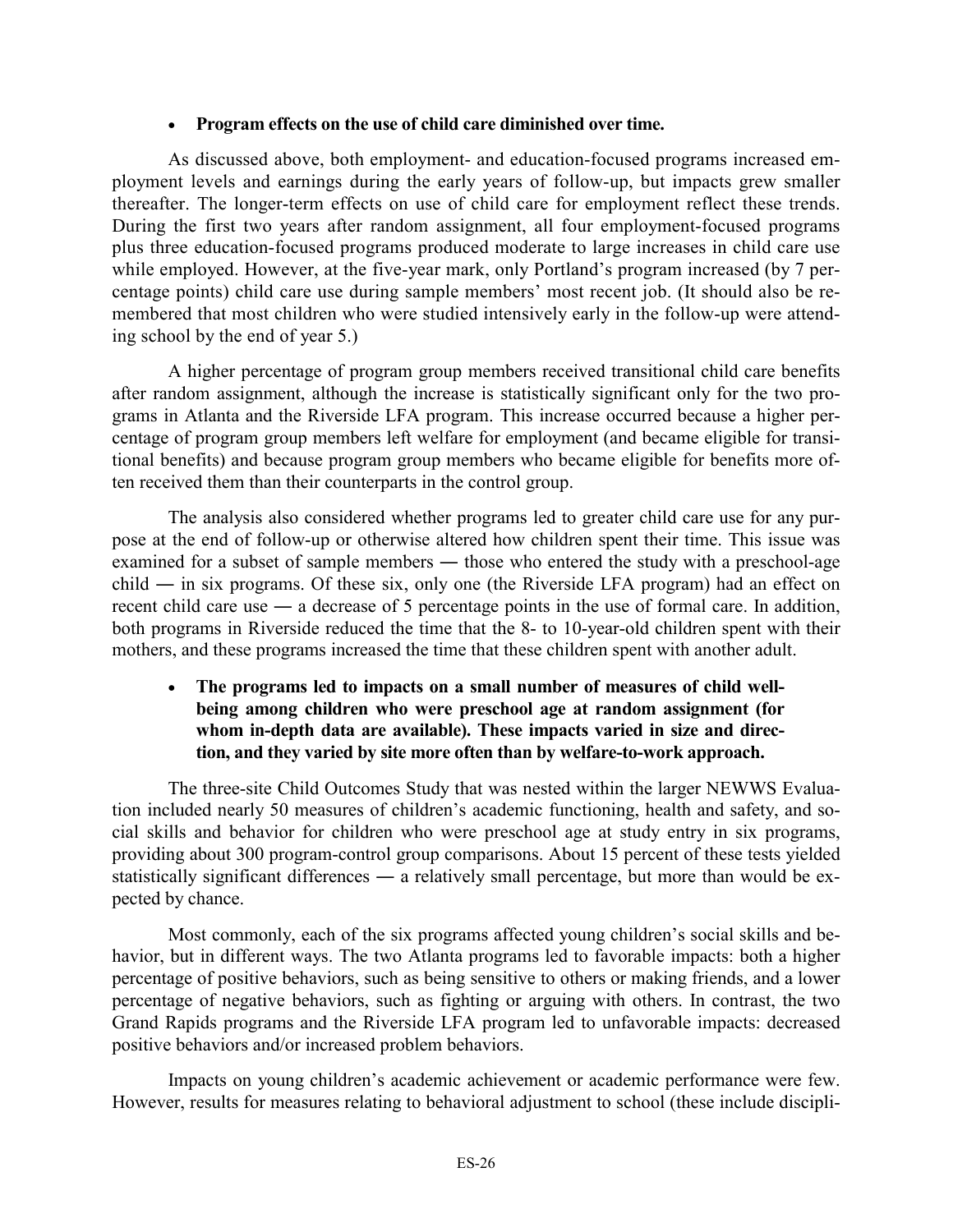nary problems and the degree of engagement in school) were consistent with the impacts on social skills and behavior. Both the Atlanta LFA and HCD programs led to favorable impacts (although none were statistically significant in the LFA program), whereas the Grand Rapids LFA and HCD programs led to unfavorable effects.

 Some negative results were also found for young children in Atlanta. Children in Atlanta's program groups either missed or were late for school more often than their counterparts in the control group. Children of Riverside HCD program group members also averaged more days absent from school than children of control group members. There were few impacts on measures of children's health and safety; however, the effects were all unfavorable and occurred mostly in these same three programs.

## - **Considering children of all ages, the programs led to few effects on children, although some impacts were found relating to young adolescents' academic functioning. When found (in two of the four sites for which data are available), the impacts on adolescents were predominantly unfavorable.**

 The evaluation examined program effects on a limited number of measures of academic functioning and of health and safety for children in different age groups in four sites (encompassing seven programs). Few effects were found, and these did not vary consistently by program approach or site. Some programs (in Grand Rapids and Riverside) led to some unfavorable impacts for young adolescents, but other programs (in Atlanta and Portland) led to few favorable or unfavorable effects for this same age group. In Riverside, for example, about 4 percent of adolescent children of control group members had ever repeated a grade in school, and both programs in this site increased this rate by 3 to 4 percentage points. In Grand Rapids, about 8 percent of control group adolescents had ever repeated a grade, and this rate increased by 4 percentage points as a result of both programs in this site. In Riverside, there were unfavorable effects on a few other measures as well, particularly in the site's HCD program. For example, the Riverside HCD program increased the likelihood that an adolescent would drop out of school, and it increased the percentage of adolescents who had a physical, emotional, or mental condition that impeded their mother's ability to go to work or school. In addition, both Riverside LFA and HCD programs ― among families in which the parents lacked a high school diploma or GED ― produced increases in the proportion of adolescents who had a baby as a teen. On the positive side, however, the Atlanta LFA program decreased the proportion of adolescents who had ever been suspended or expelled from school; the Portland program had no effects on adolescents; and on many other measures, either none or only one of the programs had effects on adolescents. In general, it is possible that adolescents' academic functioning may have been especially vulnerable to the increased employment, decreased income, and/or changes in household composition that occurred among their mothers in several of the programs.